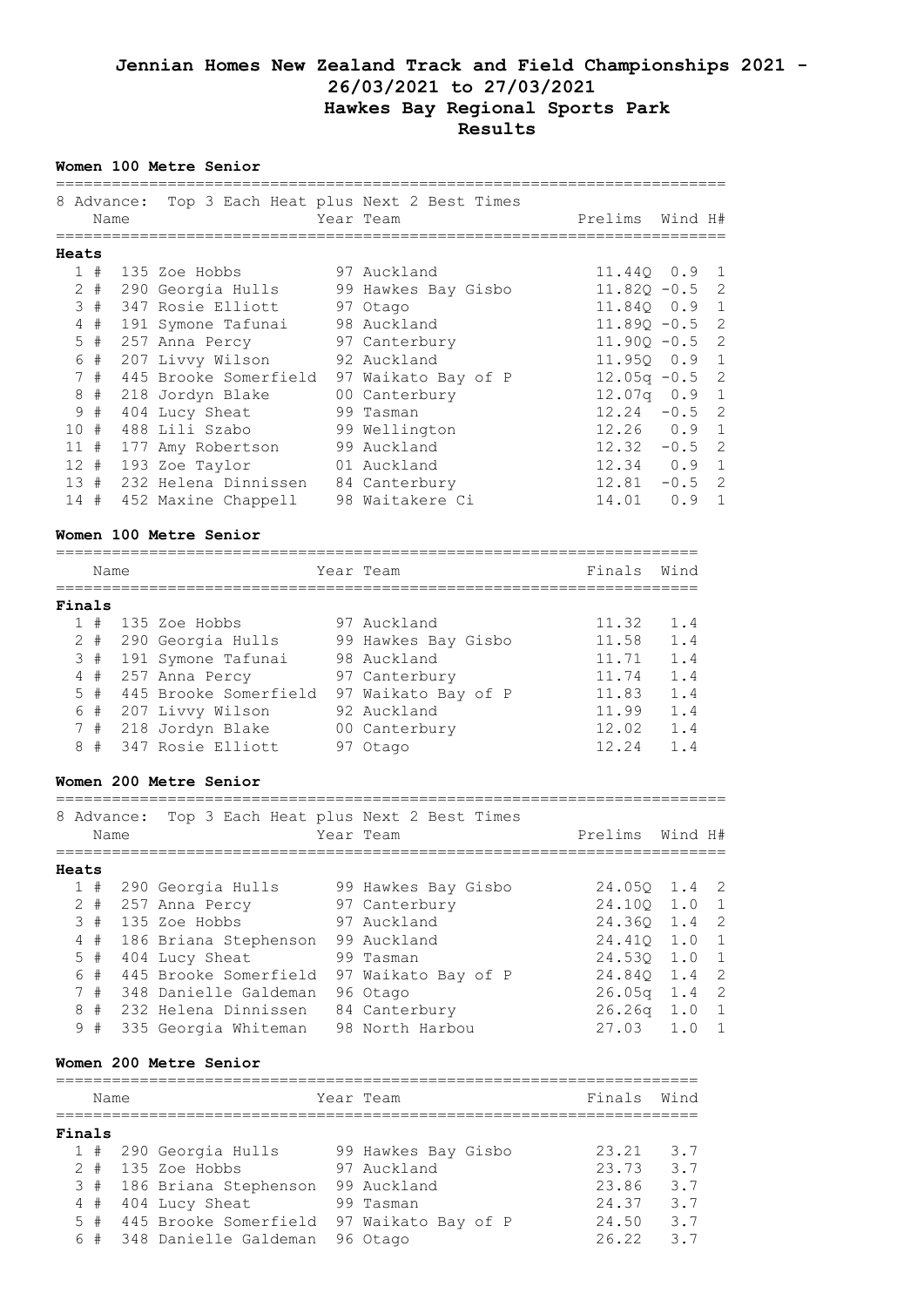#### **Women 400 Metre Senior**

| Name |  |                      |  |  | Year Team     | Finals |  |  |  |  |
|------|--|----------------------|--|--|---------------|--------|--|--|--|--|
|      |  |                      |  |  |               |        |  |  |  |  |
|      |  | 1 # 184 Camryn Smart |  |  | 01 Auckland   | 53.98  |  |  |  |  |
|      |  | 2 # 158 Isabel Neal  |  |  | 01 Auckland   | 54.74  |  |  |  |  |
|      |  | 3 # 218 Jordyn Blake |  |  | 00 Canterbury | 55.09  |  |  |  |  |

 4 # 239 Anna Hayward 00 Canterbury 57.96 5 # 268 Maddy Spence 97 Canterbury 59.07 6 # 348 Danielle Galdeman 96 Otago 1:00.07 7 # 125 Elena Edgar-Nemec 00 Auckland 1:00.75

### **Women 800 Metre Senior**

================================================================ Name Year Team Finals ================================================================ 1 # 227 Katherine Camp 92 Canterbury 2:06.50 2 # 351 Rebekah Greene 93 Otago 2:07.60 3 # 415 Camille Buscomb 90 Waikato Bay of P 2:08.33 4 # 105 Sophie Atkinson 01 Auckland 2:09.42 5 # 266 Laura Smith 96 Canterbury 2:11.30 6 # 450 Kerry White 94 Waikato Bay of P 2:12.63 7 # 334 Jessie Speedy 98 North Harbou 2:17.92

#### **Women 1500 Metre Senior**

================================================================

|                 | Name |                       | Year Team           | Finals  |
|-----------------|------|-----------------------|---------------------|---------|
| $\mathbf{1}$    | #    | 415 Camille Buscomb   | 90 Waikato Bay of P | 4:19.78 |
| 2               | #    | 474 Susannah Lynch    | 96 Wellington       | 4:22.45 |
| 3               | #    | 316 Kara Macdermid    | 97 Manawatu Wanganu | 4:22.60 |
| 4               | #    | 351 Rebekah Greene    | 93 Otago            | 4:23.30 |
| 5               | #    | 128 Anneke Grogan     | 96 Auckland         | 4:27.08 |
| 6               | #    | 227 Katherine Camp    | 92 Canterbury       | 4:33.71 |
|                 | 7#   | 266 Laura Smith       | 96 Canterbury       | 4:34.49 |
| 8               | #    | 328 Brigid Dennehy    | 94 North Harbou     | 4:35.32 |
| 9               | #    | 450 Kerry White       | 94 Waikato Bay of P | 4:43.31 |
| 10 <sup>°</sup> | #    | 116 Maiya Christini   | 98 Auckland         | 4:47.14 |
| 11              | #    | 262 Jessica Schofield | 96 Canterbury       | 4:51.57 |
| 12 <sup>°</sup> | #    | 433 Charli Miller     | 02 Waikato Bay of P | 5:02.63 |

#### **Women 5000 Metre Senior**

| Name |                         | Year Team           | Finals   |
|------|-------------------------|---------------------|----------|
| 1#   | 415 Camille Buscomb     | 90 Waikato Bay of P | 16:17.30 |
|      | 2 # 116 Maiya Christini | 98 Auckland         | 16:52.52 |
|      | 3 # 331 Laura Nagel     | 92 North Harbou     | 16:54.34 |
|      | 4 # 128 Anneke Grogan   | 96 Auckland         | 17:08.47 |
| 5#   | 328 Brigid Dennehy      | 94 North Harbou     | 17:55.86 |
|      | 6 # 433 Charli Miller   | 02 Waikato Bay of P | 18:09.18 |
| 7#   | 262 Jessica Schofield   | 96 Canterbury       | 18:30.94 |

#### **Women 100 Metre Hurdles .838 Senior**

| Name |  |                           | Year Team           | Finals | Wind |
|------|--|---------------------------|---------------------|--------|------|
|      |  | 1 # 177 Amy Robertson     | 99 Auckland         | 13.66  | 2.1  |
|      |  | 2 # 249 Fiona Morrison    | 88 Canterbury       | 14.20  | 2.1  |
|      |  | 3 # 429 Hinewai Knowles   | 02 Waikato Bay of P | 14.23  | 2.1  |
|      |  | 4 # 430 Alessandra Macdon | 00 Waikato Bay of P | 14.27  | 2.1  |
|      |  | 5 # 137 Alexandra Hyland  | 99 Auckland         | 14.81  | 2.1  |
|      |  | $6$ # 193 Zoe Taylor      | 01 Auckland         | 15.02  | 2 1  |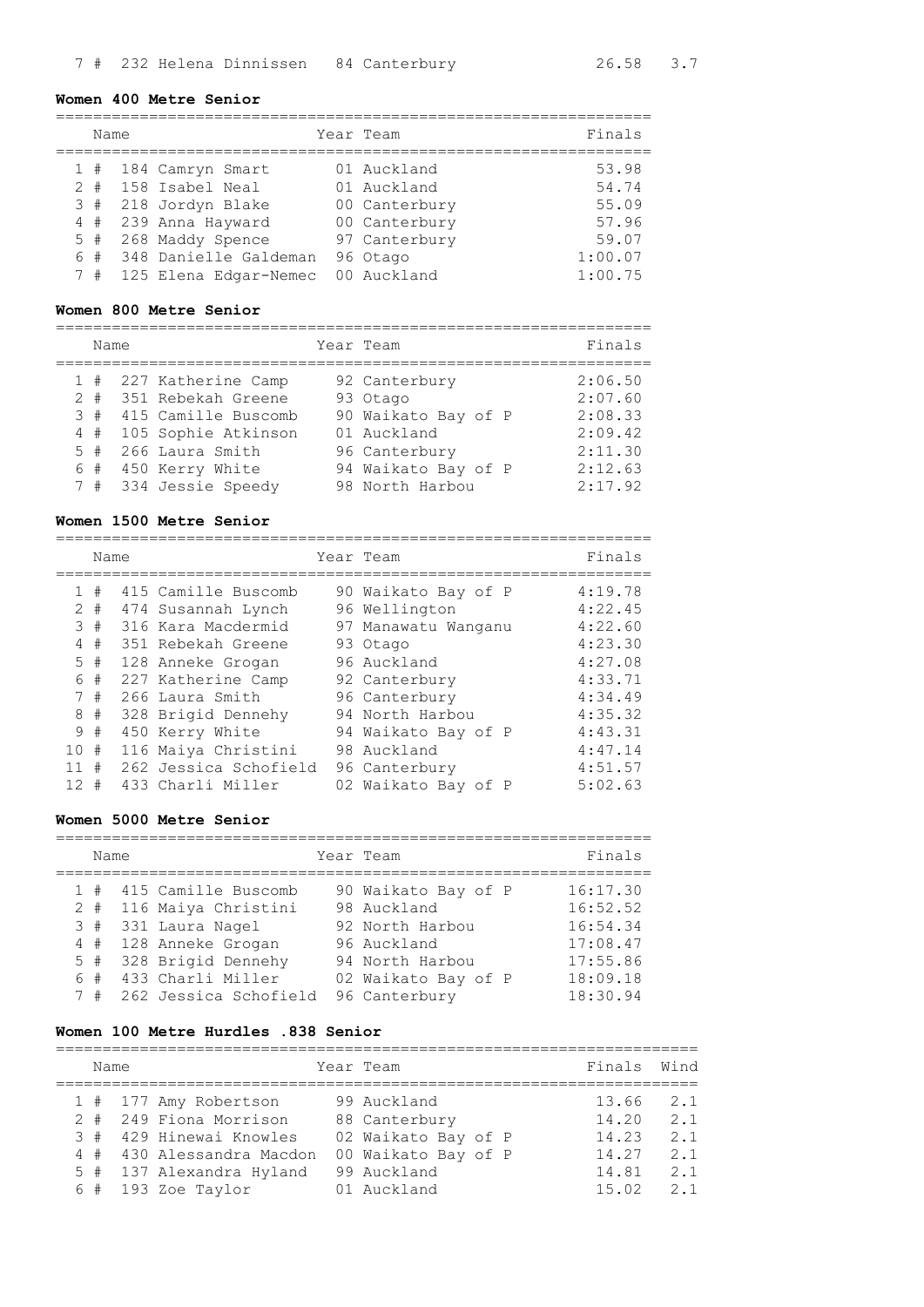### **Women 400 Metre Hurdles .762 Senior**

| Name |  |  |                                                                                                        |  | Year Team                                                              | Finals                                 |  |  |  |  |
|------|--|--|--------------------------------------------------------------------------------------------------------|--|------------------------------------------------------------------------|----------------------------------------|--|--|--|--|
|      |  |  | $1$ # 110 Portia Bing<br>2 # 430 Alessandra Macdon<br>3 # 268 Maddy Spence<br>4 # 335 Georgia Whiteman |  | 93 Auckland<br>00 Waikato Bay of P<br>97 Canterbury<br>98 North Harbou | 57.57<br>1:01.44<br>1:02.58<br>1:09.80 |  |  |  |  |

#### **Women 3000 Metre Steeplechase .762 Senior**

| Name |                        | Year Team           | Finals   |
|------|------------------------|---------------------|----------|
|      | 1 # 423 Aimee Ferguson | 01 Waikato Bay of P | 11:25.22 |
|      | 2 # 136 Amanda Holyer  | 98 Auckland         | 12:04.32 |

### **Women 4x100 Metre Relay Senior**

| Team                      |  | Finals                       |
|---------------------------|--|------------------------------|
| 1 Auckland 'A'            |  | 45.71                        |
| 1) #177 Amy Robertson 99  |  | 2) #191 Symone Tafunai 98    |
| 3) #207 Livvy Wilson 92   |  | 4) #186 Briana Stephenson 99 |
| 2 Canterbury 'A'          |  | 47.00                        |
| 1) #249 Fiona Morrison 88 |  | 2) #218 Jordyn Blake 00      |
| 3) #239 Anna Hayward 00   |  | 4) #257 Anna Percy 97        |
| 3 Tasman 'A'              |  | 47.82                        |
| 1) #499 #Micayla Whiti 06 |  | 2) #404 Lucy Sheat 99        |
| 3) #397 Hayley Bond 03    |  | 4) #406 Celia Ward 02        |

#### **Women 4x400 Metre Relay Senior**

================================================================ Team Finals ================================================================ 1 Auckland 'A' 3:42.51 1) #110 Portia Bing 93 2) #158 Isabel Neal 01 3) #135 Zoe Hobbs 97 4) #184 Camryn Smart 01 2 Canterbury 'A' 3:51.67 1) #239 Anna Hayward 00 2) #227 Katherine Camp 92 3) #221 Maia Broughton 02 4) #218 Jordyn Blake 00 3 Hawkes Bay Gisborne 'A' 4:01.52 1) #281 Ruby Brett 02 2) #290 Georgia Hulls 99 4:01.52<br>3) #291 Briana irving 02 4) #290 Georgia Hulls 99<br>3) #291 Briana irving 02 4) #294 Brian

### **Women High Jump Senior**

| Name                                                                                                            | Year Team        | Finals |
|-----------------------------------------------------------------------------------------------------------------|------------------|--------|
| 1 # 479 Josephine Reeves 01 Wellington<br>1.56 1.61 1.66 1.71 1.75 1.79 1.83 1.87<br>$\circ$ $\circ$<br>--- --- | O XO XXO XXX     | 1.83m  |
| 2 # 256 Keeley O'Hagan 94 Canterbury<br>1.56 1.61 1.66 1.71 1.75 1.79 1.83<br>O XO O                            | $\circ$<br>XXX X | 1.79m  |
| 3 # 447 Josie Taylor 02 Waikato Bay of P<br>1.56 1.61 1.66 1.71 1.75 1.79 1.83                                  |                  | J1.79m |
| O XO XXO XO XXX<br>4 # 183 Imogen Skelton 00 Auckland<br>1.56 1.61 1.66 1.71 1.75 1.79                          |                  | 1.75m  |
| O XO XXO XXX<br>5 # 137 Alexandra Hyland 99 Auckland<br>1.56 1.61 1.66 1.71<br>XO O O XXX                       |                  | 1.66m  |
| 6 # 446 Alice Taylor 02 Waikato Bay of P<br>1.56 1.61 1.66 1.71<br>$\Omega$<br>XO XXX                           |                  | J1.66m |
| 7 # 277 Maddie Wilson                                                                                           | 02 Canterbury    | 1.61m  |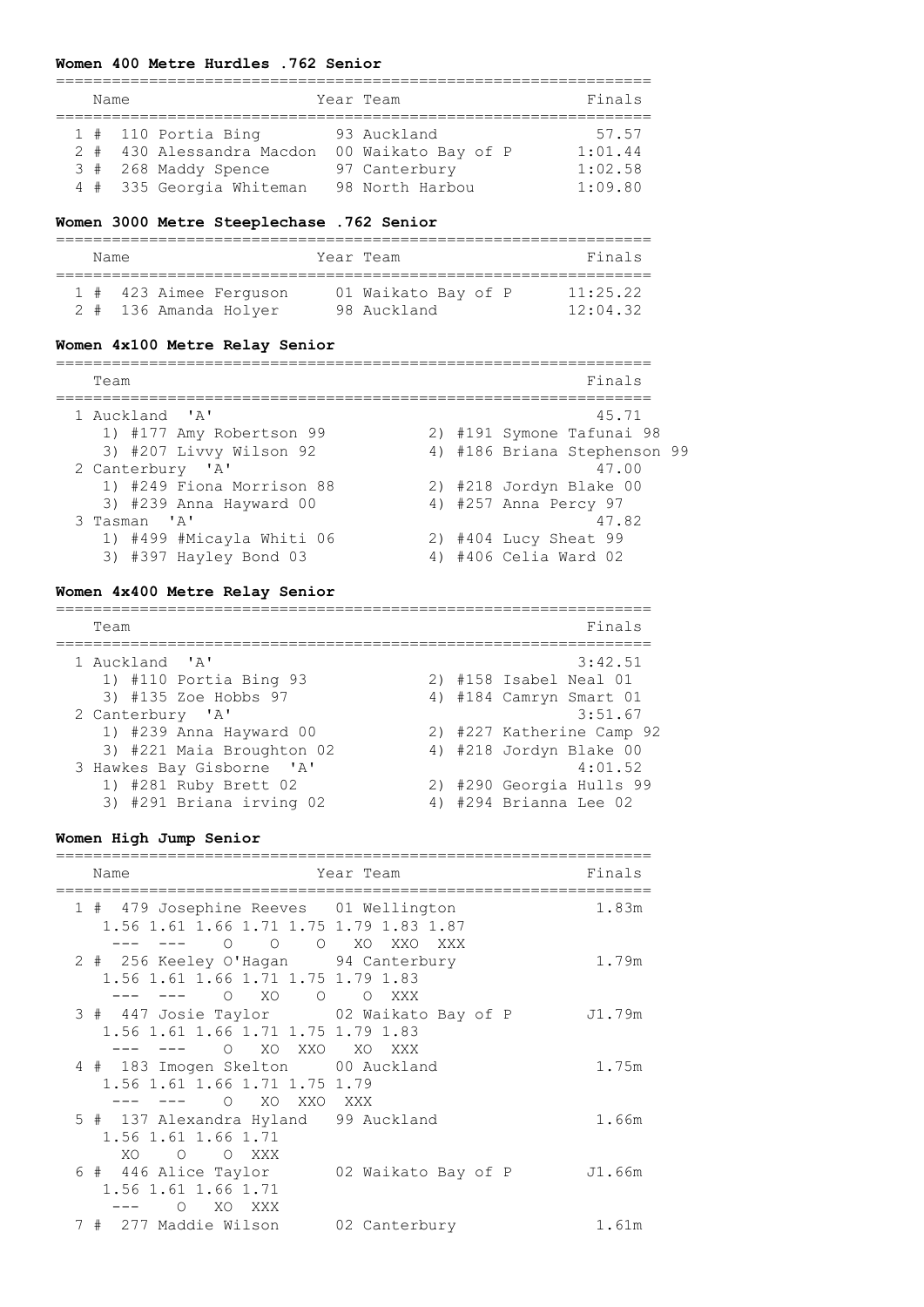1.56 1.61 1.66 O O XXX

### **Women Pole Vault Senior**

| Name                                                                             | Year Team   | Finals |
|----------------------------------------------------------------------------------|-------------|--------|
| 1 # 106 Imogen Ayris 60 Auckland<br>2.95 3.15 3.35 3.55 3.70 3.85 4.00 4.15 4.30 | XXO<br>XXX  | 4.15m  |
| 2 # 173 Aria Rhodes<br>2.95 3.15 3.35<br>XO XXX<br>$---$                         | 02 Auckland | 3.15m  |
| -- # 190 Jessica Strick<br>2.95 3.15<br>XXX X                                    | 99 Auckland | ΝH     |

### **Women Long Jump Senior**

| Name                                                                                                    | Year Team The Book of Tinals Wind |             |               |  |
|---------------------------------------------------------------------------------------------------------|-----------------------------------|-------------|---------------|--|
| 1 # 439 Mariah Ririnui 92 Waikato Bay of P 6.01m 2.2<br>X 5.78m(1.9) 6.01m(2.2) 5.77m(2.0) 5.99m(1.9) X |                                   |             |               |  |
| 2 # 186 Briana Stephenson 99 Auckland                                                                   |                                   |             | $5.98m$ 2.3   |  |
| $5.50m(2.6) 5.98m(2.3) 5.82m(1.8) X$ $5.95m(3.6) 5.97m(2.4)$                                            |                                   |             |               |  |
| 3 # 233 Tegan Duffy 00 Canterbury 5.92m 4.5<br>5.71m(2.4) 5.84m(3.2) X 5.56m(2.1) 5.92m(4.5) X          |                                   |             |               |  |
| 5 # 352 %Anna Grimaldi 4 97 Otago (15.85m 2.8                                                           |                                   |             |               |  |
| $5.75m(2.5)$ $5.85m(2.8)$ $5.62m(2.3)$ $5.72m(2.1)$ $5.80m(3.2)$ X                                      |                                   |             |               |  |
| 5 # 232 Helena Dinnissen 84 Canterbury 5.84m 2.3                                                        |                                   |             |               |  |
| $5.39m(2.4)$ X $5.84m(2.3)$ X $5.84m(3.3)$ X                                                            |                                   |             |               |  |
|                                                                                                         |                                   |             |               |  |
| $5.80m(2.5)$ $5.53m(2.8)$ X X $X$ $5.68m(2.1)$                                                          |                                   |             |               |  |
| 7 # 217 Kelsey Berryman 92 Canterbury 5.74m 2.6                                                         |                                   |             |               |  |
| $5.53$ m $(2.1)$ $5.65$ m $(2.5)$ $5.25$ m $(3.7)$ $5.69$ m $(2.5)$ $5.74$ m $(2.6)$ $5.70$ m $(2.7)$   |                                   |             |               |  |
|                                                                                                         |                                   |             |               |  |
| $5.32$ m $(2.4)$ $5.40$ m $(2.8)$ $5.46$ m $(2.0)$ $4.93$ m $(3.7)$ $5.06$ m $(1.9)$ $5.39$ m $(2.8)$   |                                   |             |               |  |
| 9 # 361 Leonie Palmer 99 Otago                                                                          |                                   |             | $5.22m$ $3.5$ |  |
| $5.15m(2.9)$ $5.14m(2.9)$ $5.22m(3.5)$                                                                  |                                   |             |               |  |
| 10 # 246 Hannah Maloney 96 Canterbury                                                                   |                                   | $5.17m$ 1.8 |               |  |
| $X = 5.17m(1.8) 5.10m(3.3)$                                                                             |                                   |             |               |  |
| 11 # 442 Katie-lee Roper 01 Waikato Bay of P 4.94m 1.7                                                  |                                   |             |               |  |
| $4.80m(1.1)$ $4.94m(1.7)$ X                                                                             |                                   |             |               |  |
| 12 # 421 Charlotte Drabble 02 Waikato Bay of P 4.79m 2.4                                                |                                   |             |               |  |
| $4.67m(2.5)$ $4.71m(3.2)$ $4.79m(2.4)$                                                                  |                                   |             |               |  |

#### **Women Triple Jump Senior**

===================================================================== Name Team Team Team Finals Wind ===================================================================== 1 # 492 Anna Thomson 95 Wellington 13.06m 1.5 13.03m(1.6) 12.58m(1.5) 13.05m(3.6) 12.19m(1.8) 13.01m(3.2) 13.06m(1.5) 2 # 232 Helena Dinnissen 84 Canterbury 12.49m 1.3 11.77m(1.4) 11.90m(1.8) 12.05m(2.2) 12.49m(1.3) 12.04m(1.4) 11.99m(2.5) 3 # 420 Sarah Cowley-Ross 84 Waikato Bay of P 12.28m 2.4 11.88m(2.4) 12.27m(3.0) X 11.79m(0.9) 12.28m(2.4) X 4 # 138 Diana Ismagilova 90 Auckland 12.22m 3.3 X X 11.51m(2.1) 12.19m(2.8) 11.86m(1.9) 12.22m(3.3) 5 # 211 Jayne Iwunze 93 Auckland City At 11.76m 0.8 11.53m(2.4) X 11.38m(1.4) 11.76m(0.8) 11.71m(3.6) X 6 # 430 Alessandra Macdon 00 Waikato Bay of P 11.50m 2.1 10.66m(4.1) 10.94m(1.2) 10.69m(1.8) 10.59m(1.5) 11.17m(3.6) 11.50m(2.1) 7 # 394 Lara Hockly 03 Taranaki 11.10m 1.0<br>11.08m(2.1) 11.10m(1.0) 9.43m(2.1) X X X 11.08m(2.1) 11.10m(1.0) 9.43m(2.1) X X X 8 # 374 Andrea McDowell 99 Pakuranga At 10.68m 2.0 X X 10.59m(2.1) 10.67m(2.6) 10.68m(2.0) 10.41m(1.7) 9 # 442 Katie-lee Roper 01 Waikato Bay of P 10.26m 2.5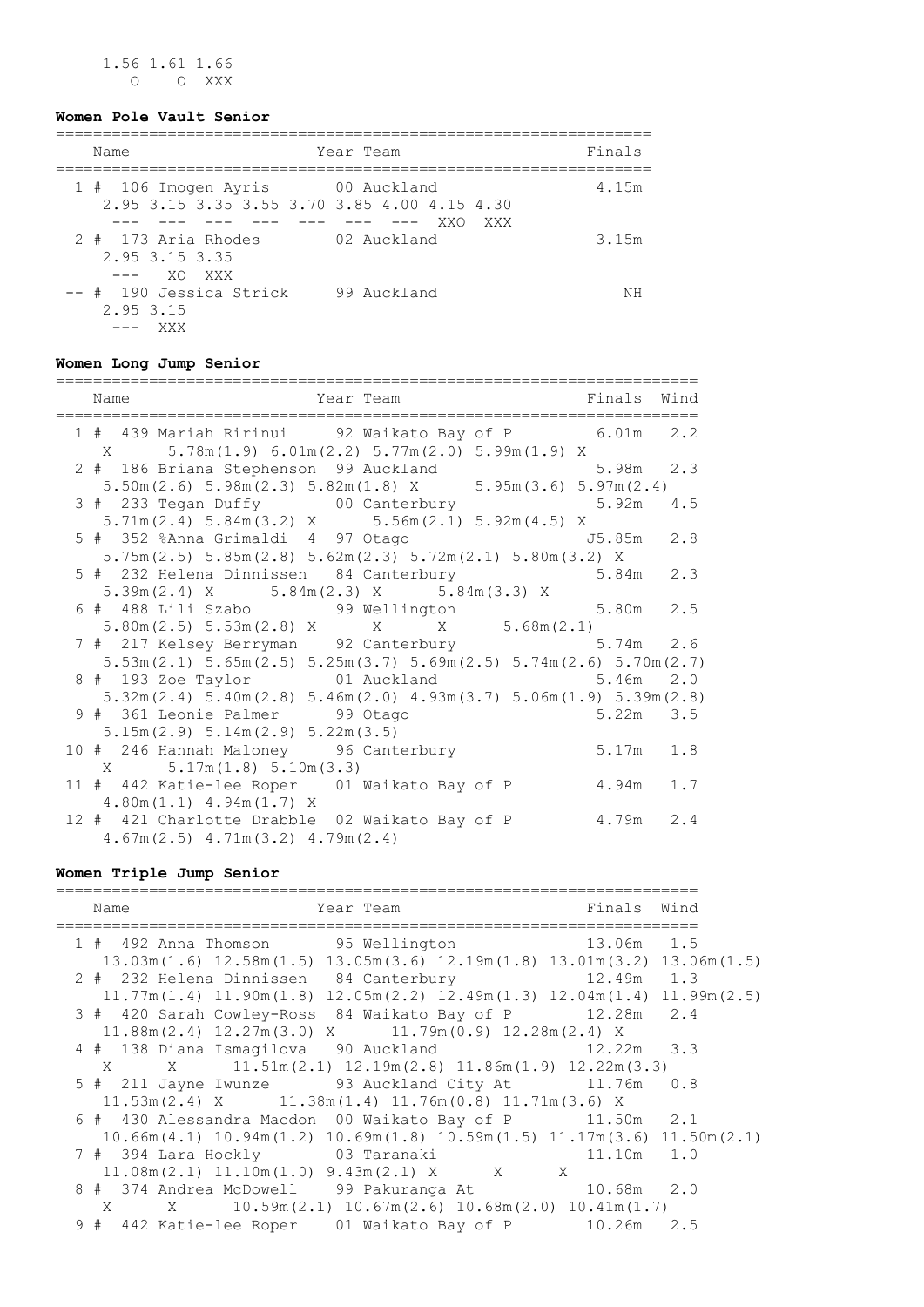X 10.26m(2.5) X 10 # 452 Maxine Chappell 98 Waitakere Ci 9.65m 2.3 9.35m(3.0) 9.44m(2.3) 9.65m(2.3)

## **Women Shot Put 4kg Senior**

| Name                                  | Year Team | Finals |
|---------------------------------------|-----------|--------|
|                                       |           |        |
| 1 # 100 Dame Valerie Adam 84 Auckland |           | 18.43m |
| 18.35m 18.09m 18.07m 18.12m X 18.43m  |           |        |
| 2 # 205 Maddison Wesche 99 Auckland   |           | 17.38m |
| X 17.33m 17.22m 17.31m 17.33m 17.38m  |           |        |

## **Women Discus Throw 1kg Senior**

|  | Name<br>Year Team                              | Finals |
|--|------------------------------------------------|--------|
|  | 1 # 201 Kaia Tupu-South 02 Auckland            | 52.87m |
|  | 52.73m 52.87m 51.23m 51.02m 50.73m X           |        |
|  | 2 # 180 Savannah Scheen<br>01 Auckland         | 52.39m |
|  | 50.17m 52.39m 52.24m 49.41m 50.92m X           |        |
|  | 3 # 428 Tatiana Kaumoana 00 Waikato Bay of P   | 52.29m |
|  | 52.10m 50.88m 49.73m 52.29m 51.07m 52.26m      |        |
|  | 4 # 342 Zharna Beattie 02 Otago                | 47.11m |
|  | 46.36m  47.02m  39.99m  X  46.53m  47.11m      |        |
|  | 5 # 490 Iorana Taufafo Ta 01 Wellington        | 44.52m |
|  | 44.52m X X 33.52m 42.53m 41.82m                |        |
|  | 6 # 161 Centaine Noom-Duc 02 Auckland          | 43.09m |
|  | 42.17m  43.09m  39.20m  42.81m  42.79m  41.39m |        |
|  | 7 # 202 Suluama-Rose Vaea 03 Auckland          | 40.50m |
|  | 33.81m 37.41m X X 40.50m X                     |        |
|  | 8 # 498 Sarah Pearce 92 Hawkes Bay Gisbo       | 32.80m |
|  | X 30.51m X X X 32.80m                          |        |

# **Women Hammer Throw 4kg Senior**

|  | Name<br>Year Team                                                             | Finals |
|--|-------------------------------------------------------------------------------|--------|
|  | 1 # 438 Julia Ratcliffe 93 Waikato Bay of P<br>73.40m X 71.13m 73.55m X X     | 73.55m |
|  | 2 # 223 Lauren Bruce 97 Canterbury<br>X X 70.54m 72.76m 68.46m 68.87m         | 72.76m |
|  | 3 # 247 Lexi Maples 99 Canterbury<br>51.26m X X 51.76m 51.68m X               | 51.76m |
|  | 4 # 340 Mayce Ballantyne 94 Otago<br>X 47.73m X 51.33m X 50.14m               | 51.33m |
|  | 5 # 161 Centaine Noom-Duc 02 Auckland<br>X X 50.10m 48.77m 47.86m 47.43m      | 50.10m |
|  | 6 # 490 Iorana Taufafo Ta 01 Wellington<br>36.74m 35.19m X X 39.19m 40.86m    | 40.86m |
|  | 7 # 182 Caitlin Shepperso 98 Auckland<br>38.20m 38.59m 37.77m X 38.26m 37.67m | 38.59m |
|  | 8 # 202 Suluama-Rose Vaea 03 Auckland<br>38.19m 38.37m X 36.10m 38.20m X      | 38.37m |
|  | -- # 379 Teagan Ashley 02 Southland<br>X X X                                  | FOUL   |
|  | -- # 366 Dyani Shepherd-Oa 00 Otago<br>X.<br>X X                              | FOUL   |

# **Women Javelin Throw 600g Senior**

| Year Team<br>Name                                                          | Finals |
|----------------------------------------------------------------------------|--------|
| 1 # 263 Jessica Senior 01 Canterbury                                       | 45.40m |
| 42.27m 42.28m 45.40m 42.29m 43.18m X<br>2 # 362 %Holly Robinson 4 94 Otago | 44.26m |
| 38.65m 40.23m X 40.32m X 44.26m                                            |        |

New Record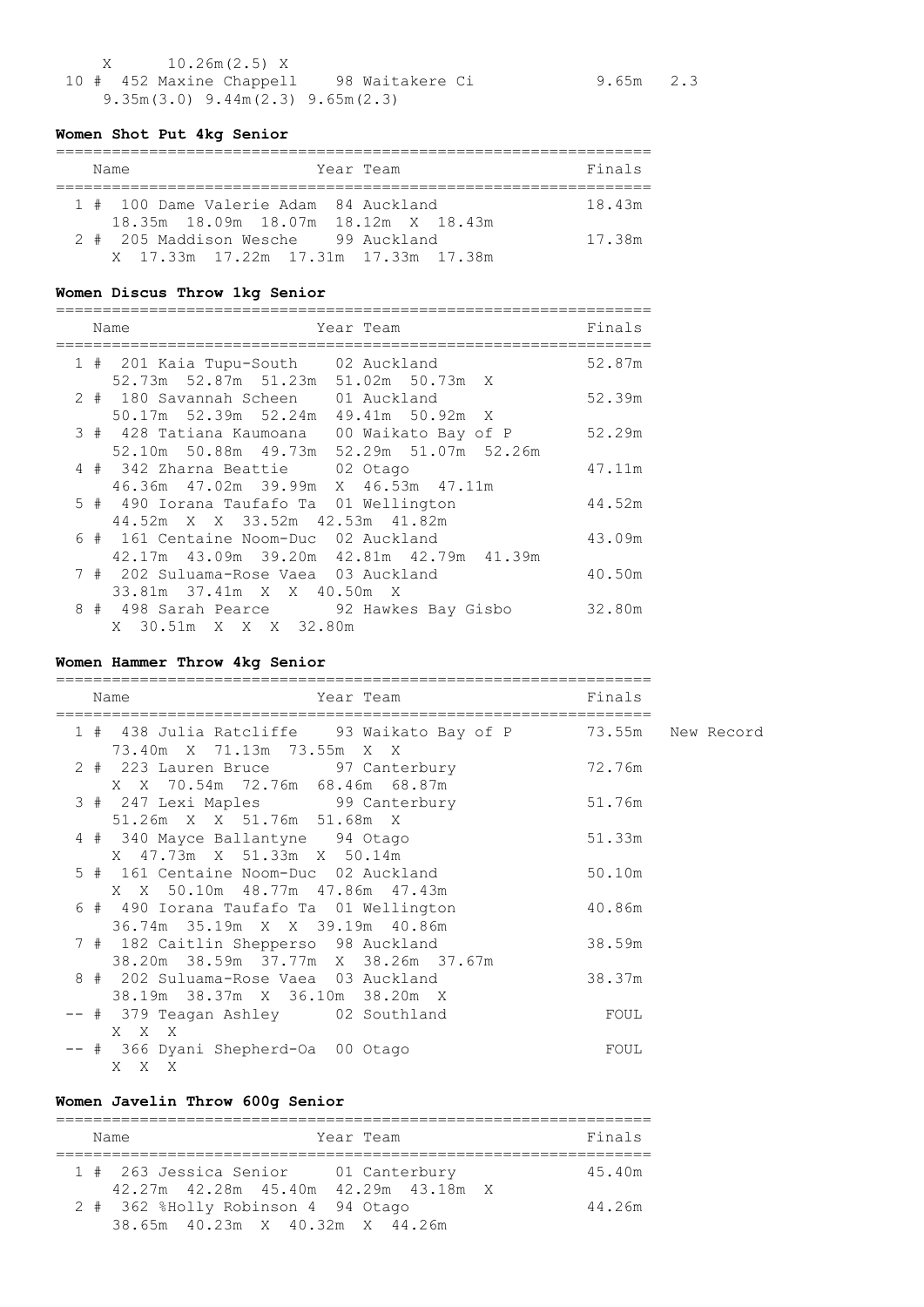|  | 3 # 198 Brianna Tirado     04 Auckland |  |  |  | 43.57m |
|--|----------------------------------------|--|--|--|--------|
|  | X X 36.21m 43.57m X 40.31m             |  |  |  |        |
|  | 4 # 247 Lexi Maples 99 Canterbury      |  |  |  | 34.12m |
|  | 33.42m 34.12m X 33.71m X 34.12m        |  |  |  |        |

### **Women 3000 Metre Race Walk Senior**

| Name |  |  |                            | Year Team      | Finals   |
|------|--|--|----------------------------|----------------|----------|
|      |  |  | 1 # 260 Courtney Ruske     | 94 Canterbury  | 14:28.74 |
|      |  |  | 2 # 476 Danielle Mclean    | 98 Wellington  | 18:01.38 |
|      |  |  | 3 # 378 Sarah-Amy Rhind    | 94 Racewalking | 19:33.05 |
|      |  |  | -- # 496 Jacqueline Wilson | 46 Wellington  | DO       |

Rule TR 54.7.5

# **Women 10000 Metre Race Walk Senior**

| Name |  |  |                                                   | Year Team                      | Finals                 |
|------|--|--|---------------------------------------------------|--------------------------------|------------------------|
|      |  |  | 1 # 260 Courtney Ruske<br>2 # 476 Danielle Mclean | 94 Canterbury<br>98 Wellington | 52:27.35<br>1:09:55.51 |
|      |  |  | $--$ # 378 Sarah-Amy Rhind                        | 94 Racewalking                 | <b>DNF</b>             |

### **Women 100 Metre Under 20**

========================================================================

|        | 8 Advance:<br>Name |                        | Top 3 Each Heat plus Next 2 Best Times<br>Year Team | Prelims Wind H#  |        |                |
|--------|--------------------|------------------------|-----------------------------------------------------|------------------|--------|----------------|
|        | Preliminaries      |                        |                                                     |                  |        |                |
| 1#     |                    | 414 Tayla Brunger      | 02 Waikato Bay of P                                 | 12.180 0.6 2     |        |                |
| $2 +$  |                    | 429 Hinewai Knowles    | 02 Waikato Bay of P                                 | $12.320 - 1.0$   |        | $\overline{1}$ |
|        |                    | 3 # 221 Maia Broughton | 02 Canterbury                                       | $12.290$ 0.6 2   |        |                |
|        |                    | 4 # 291 Briana irving  | 02 Hawkes Bay Gisbo                                 | $12.620 - 1.0$   |        | $\overline{1}$ |
| 5#     |                    | 397 Hayley Bond        | 03 Tasman                                           | $12.660$ $0.6$ 2 |        |                |
| 6 #    |                    | 406 Celia Ward         | 02 Tasman                                           | $12.660 - 1.0$   |        | $\overline{1}$ |
| 7#     |                    | 393 Sarah Farmer       | 02 Taranaki                                         | $12.82q - 1.0$   |        | $\overline{1}$ |
| 8#     |                    | 115 Ellen Carter       | 03 Auckland                                         | $12.84q$ 0.6 2   |        |                |
| 9#     |                    | 258 Leah Powick        | 03 Canterbury                                       | $12.94 - 1.0$    |        | $\overline{1}$ |
| 9#     |                    | 336 Angelina Zickert   | 03 Auckland                                         | $12.94$ 0.6      |        | $\overline{2}$ |
| $--$ # |                    | 126 Selena Gee         | 02 Auckland                                         | <b>DNF</b>       | $-1.0$ |                |

### **Women 100 Metre Under 20**

|              | Name  |                     | Year Team           | Finals | Wind |
|--------------|-------|---------------------|---------------------|--------|------|
| Finals       |       |                     |                     |        |      |
| $\mathbf{1}$ | #     | 414 Tayla Brunger   | 02 Waikato Bay of P | 11.78  | 3.4  |
|              | $2 +$ | 429 Hinewai Knowles | 02 Waikato Bay of P | 12.00  | 3.4  |
|              | 3#    | 221 Maia Broughton  | 02 Canterbury       | 12.02  | 3.4  |
|              | 4#    | 406 Celia Ward      | 02 Tasman           | 12.43  | 3.4  |
|              | $5 +$ | 115 Ellen Carter    | 03 Auckland         | 12.45  | 3.4  |
|              | 6#    | 291 Briana irving   | 02 Hawkes Bay Gisbo | 12.45  | 3.4  |
|              | 7#    | 397 Hayley Bond     | 03 Tasman           | 12.52  | 3.4  |
| 8            | #     | 393 Sarah Farmer    | 02 Taranaki         | 12.70  | 3.4  |

#### **Women 200 Metre Under 20**

|       | Name  | 8 Advance: |                    | Top 3 Each Heat plus Next 2 Best Times<br>Year Team | Prelims                    | Wind H# |                |
|-------|-------|------------|--------------------|-----------------------------------------------------|----------------------------|---------|----------------|
| Heats |       |            |                    |                                                     |                            |         |                |
|       | 1#    |            | 221 Maia Broughton | 02 Canterbury                                       | 24.510 2.4 2               |         |                |
|       | $2 +$ |            | 414 Tayla Brunger  | 02 Waikato Bay of P                                 | $25.220 \quad 1.9$         |         | $\overline{1}$ |
| 3#    |       |            | 462 Emma Douglass  | 02 Wellington                                       | 25.070 2.4 2               |         |                |
| 4#    |       |            | 338 Holly Rule     | 03 Northland                                        | 25.520 1.9 1               |         |                |
| $5$ # |       |            | 319 Genna Maples   | 03 Manawatu Wanganu                                 | $25.450 \quad 2.4 \quad 2$ |         |                |
|       | 6#    |            | 291 Briana irving  | 02 Hawkes Bay Gisbo                                 | 25.630 1.9                 |         | $\sqrt{1}$     |
|       | 7#    |            | 406 Celia Ward     | 02 Tasman                                           | $25.82q$ 2.4 2             |         |                |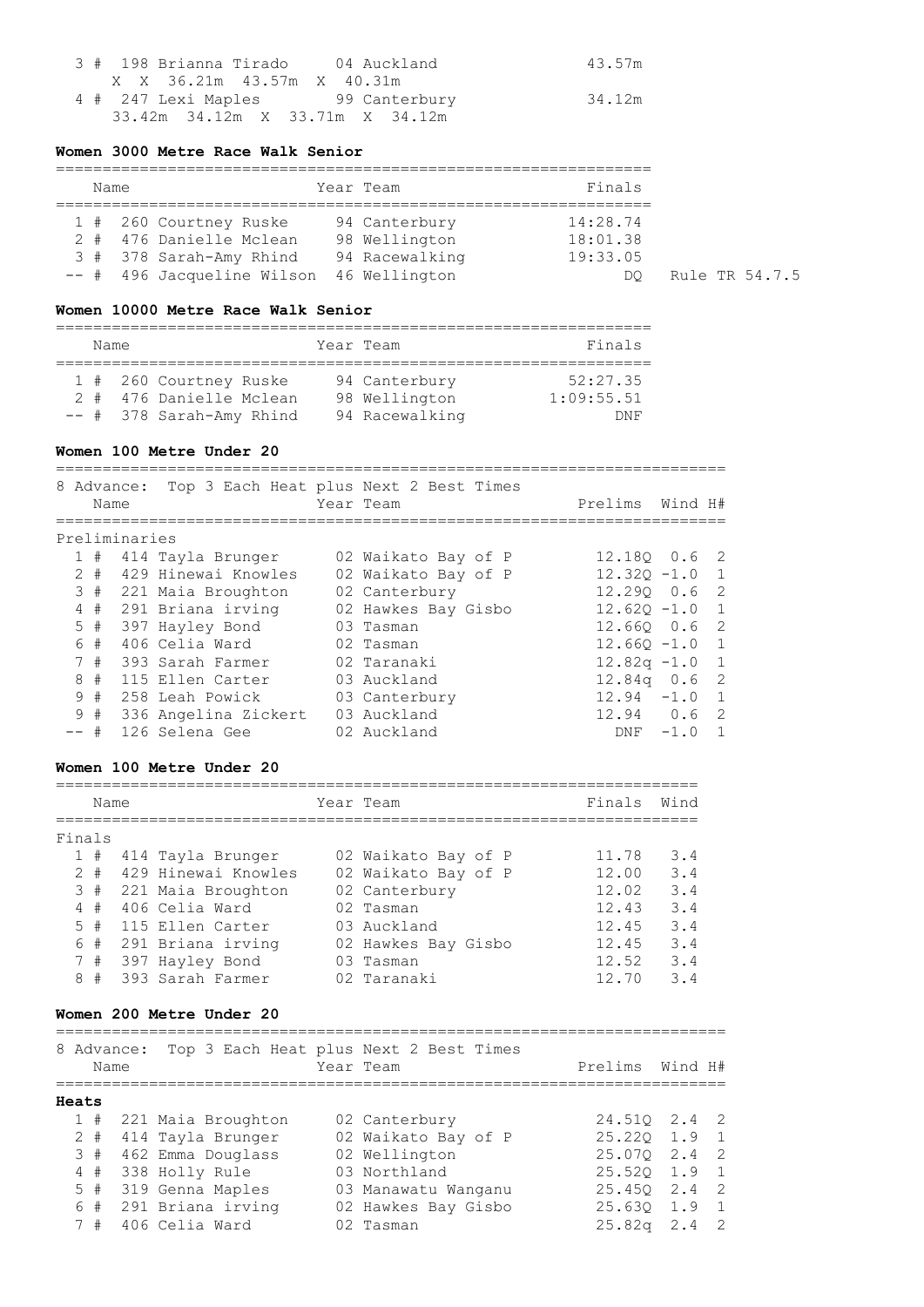| 8 # 397 Hayley Bond   | 03 Tasman           | 25.82a 1.9 1 |  |
|-----------------------|---------------------|--------------|--|
| 9 # 102 Isabel Allen  | 03 Auckland         | 26.01 2.4 2  |  |
| 10 # 115 Ellen Carter | 03 Auckland         | 26.46 1.9 1  |  |
| $11$ # 281 Ruby Brett | 02 Hawkes Bay Gisbo | 27.07 2.4 2  |  |

#### **Women 200 Metre Under 20**

===================================================================== Name **South State Team** Team Team Finals Wind ===================================================================== **Finals** 1 # 221 Maia Broughton 02 Canterbury 24.21 3.5 2 # 414 Tayla Brunger 02 Waikato Bay of P 24.57 3.5 3 # 462 Emma Douglass 02 Wellington 25.09 3.5 4 # 291 Briana irving 02 Hawkes Bay Gisbo 25.53 3.5 5 # 338 Holly Rule 03 Northland 25.66 3.5 6 # 406 Celia Ward 02 Tasman 25.73 3.5 7 # 397 Hayley Bond 03 Tasman 25.82 3.5 8 # 319 Genna Maples 03 Manawatu Wanganu 31.49 3.5

## **Women 400 Metre Under 20**

================================================================ Name Year Team Finals ================================================================ 1 # 427 Annalies Kalma 03 Waikato Bay of P 54.94 2 # 462 Emma Douglass 02 Wellington 56.67 3 # 338 Holly Rule 03 Northland 56.77 4 # 133 Macey Hilton 03 Auckland 57.97 5 # 258 Leah Powick 03 Canterbury 58.46 6 # 493 Amy Walker 02 Wellington 58.75 7 # 241 Chloe Hughes 03 Canterbury 1:00.41

#### **Women 800 Metre Under 20**

|    | Name  |                      | Year Team |                     | Finals  |
|----|-------|----------------------|-----------|---------------------|---------|
|    | #     | 272 Rosa Twyford     |           | 02 Canterbury       | 2:15.40 |
|    | $2 +$ | 444 Krystie Solomon  |           | 03 Waikato Bay of P | 2:16.58 |
|    | 3#    | 294 Brianna Lee      |           | 02 Hawkes Bay Gisbo | 2:17.11 |
|    | $4$ # | 147 Kimberley May    |           | 03 Auckland         | 2:17.54 |
|    | $5$ # | 144 Peyton Leigh     |           | 03 Auckland         | 2:18.74 |
|    | 6 #   | 169 Joanna Poland    |           | 03 Auckland         | 2:19.41 |
|    | 7#    | 240 Tillie Hollyer   |           | 02 Canterbury       | 2:19.91 |
| 8  | #     | 133 Macey Hilton     |           | 03 Auckland         | 2:20.39 |
| 9  | #     | 241 Chloe Hughes     |           | 03 Canterbury       | 2:23.01 |
| 10 | #     | 418 Samantha Corbett |           | 02 Waikato Bay of P | 2:27.47 |

#### **Women 1500 Metre Under 20**

================================================================ Name Tear Team Name Finals ================================================================ 1 # 112 Bella Browne 03 Auckland 4:31.19 2 # 179 Penelope Salmon 03 Auckland 4:32.88 3 # 425 Hannah Gapes 03 Waikato Bay of P 4:33.15 4 # 113 Chloe Browne 03 Auckland 4:34.53 5 # 147 Kimberley May 03 Auckland 4:34.83 6 # 272 Rosa Twyford 02 Canterbury 4:35.72 7 # 175 Isabella Richards 03 Auckland 4:37.91 8 # 240 Tillie Hollyer 02 Canterbury 4:38.64 9 # 144 Peyton Leigh 03 Auckland 4:42.55 10 # 294 Brianna Lee 02 Hawkes Bay Gisbo 4:45.28 11 # 133 Macey Hilton 03 Auckland 4:52.95 12 # 326 Stephanie Walker 02 Manawatu Wanganu 4:56.52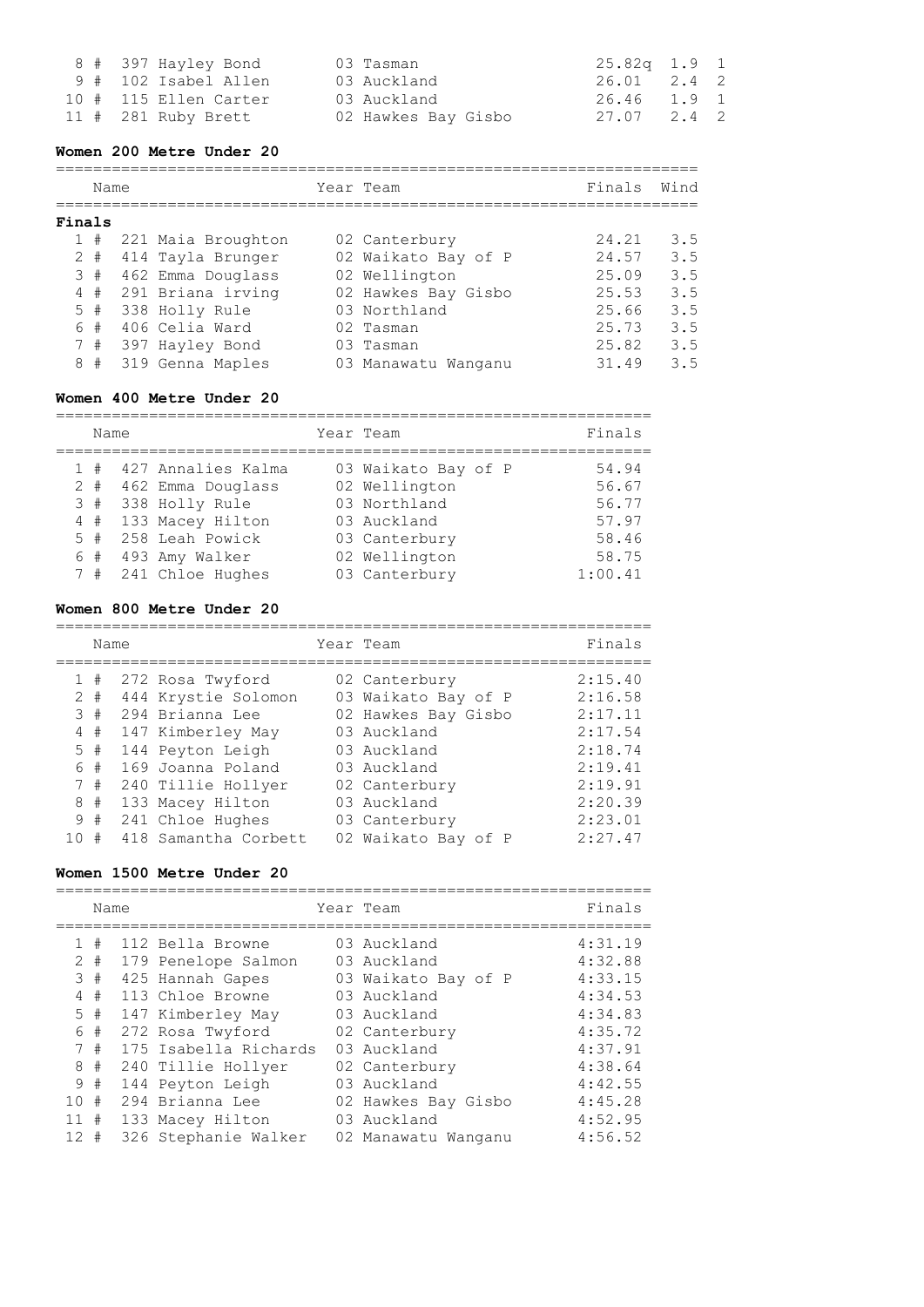#### **Women 5000 Metre Under 20**

| Name |                           | Year Team           | Finals   |
|------|---------------------------|---------------------|----------|
|      |                           |                     |          |
|      | 1 # 425 Hannah Gapes      | 03 Waikato Bay of P | 16:47.56 |
|      | 2 # 113 Chloe Browne      | 03 Auckland         | 17:13.39 |
|      | 3 # 112 Bella Browne      | 03 Auckland         | 17:23.03 |
|      | 4 # 175 Isabella Richards | 03 Auckland         | 18:10.36 |

#### **Women 100 Metre Hurdles .838 Under 20**

| Name |                                                                         | Year Team                                   | Finals Wind             |                  |
|------|-------------------------------------------------------------------------|---------------------------------------------|-------------------------|------------------|
|      | 1 # 277 Maddie Wilson<br>2 # 336 Angelina Zickert<br>3 # 122 Ava Duqqan | 02 Canterbury<br>03 Auckland<br>03 Auckland | 15.41<br>15.60<br>15.88 | 1.4<br>1 4<br>14 |

### **Women 400 Metre Hurdles .762 Under 20**

| Name |                       | Year Team           | Finals  |
|------|-----------------------|---------------------|---------|
|      | 1 # 281 Ruby Brett    | 02 Hawkes Bay Gisbo | 1:07.11 |
|      | 2 # 417 Katie Corbett | 02 Waikato Bay of P | 1:12.65 |

## **Women 3000 Metre Steeplechase .762 Under 20**

| Name |                                              |  | Year Team |  |  | Finals   |
|------|----------------------------------------------|--|-----------|--|--|----------|
|      | 1 # 418 Samantha Corbett 02 Waikato Bay of P |  |           |  |  | 11:47.33 |

#### **Women 4x100 Metre Relay Under 20**

| Team                        | Finals                      |
|-----------------------------|-----------------------------|
| 1 Waikato Bay of Plenty 'A' | 47.92                       |
| 1) #444 Krystie Solomon 03  | 2)                          |
| 3) #427 Annalies Kalma 03   | 4) #414 Tayla Brunger 02    |
| 2 Auckland 'A'              | 49.38                       |
| 1) #122 Ava Duggan 03       | 2) #102 Isabel Allen 03     |
| 3) #115 Ellen Carter 03     | 4) #336 Angelina Zickert 03 |
| 3 Canterbury 'A'            | 49.66                       |
| 1) #241 Chloe Hughes 03     | 2) #277 Maddie Wilson 02    |
| 3) #258 Leah Powick 03      | 4) #221 Maia Broughton 02   |

### **Women 4x400 Metre Relay Under 20**

| Team                        |  | Finals                    |
|-----------------------------|--|---------------------------|
| 1 Waikato Bay of Plenty 'A' |  | 3:54.55                   |
| 1) #444 Krystie Solomon 03  |  | 2) #414 Tayla Brunger 02  |
| 3) #433 Charli Miller 02    |  | 4) #427 Annalies Kalma 03 |
| 2 Auckland 'A'              |  | 3:59.03                   |
| 1) #102 Isabel Allen 03     |  | 2) #169 Joanna Poland 03  |
| 3) #147 Kimberley May 03    |  | 4) #133 Macey Hilton 03   |
| 3 Canterbury 'A'            |  | 4:10.07                   |
| 1) #258 Leah Powick 03      |  | 2) #241 Chloe Hughes 03   |
| 3) #277 Maddie Wilson 02    |  | 4) #272 Rosa Twyford 02   |

### **Women High Jump Under 20**

================================================================ Name **Name** Year Team **Finals** ================================================================ 1 # 447 Josie Taylor 02 Waikato Bay of P 1.73m 1.51 1.56 1.61 1.65 1.69 1.73 1.77 --- --- --- O O O XXX 2 # 446 Alice Taylor 02 Waikato Bay of P J1.73m 1.51 1.56 1.61 1.65 1.69 1.73 1.77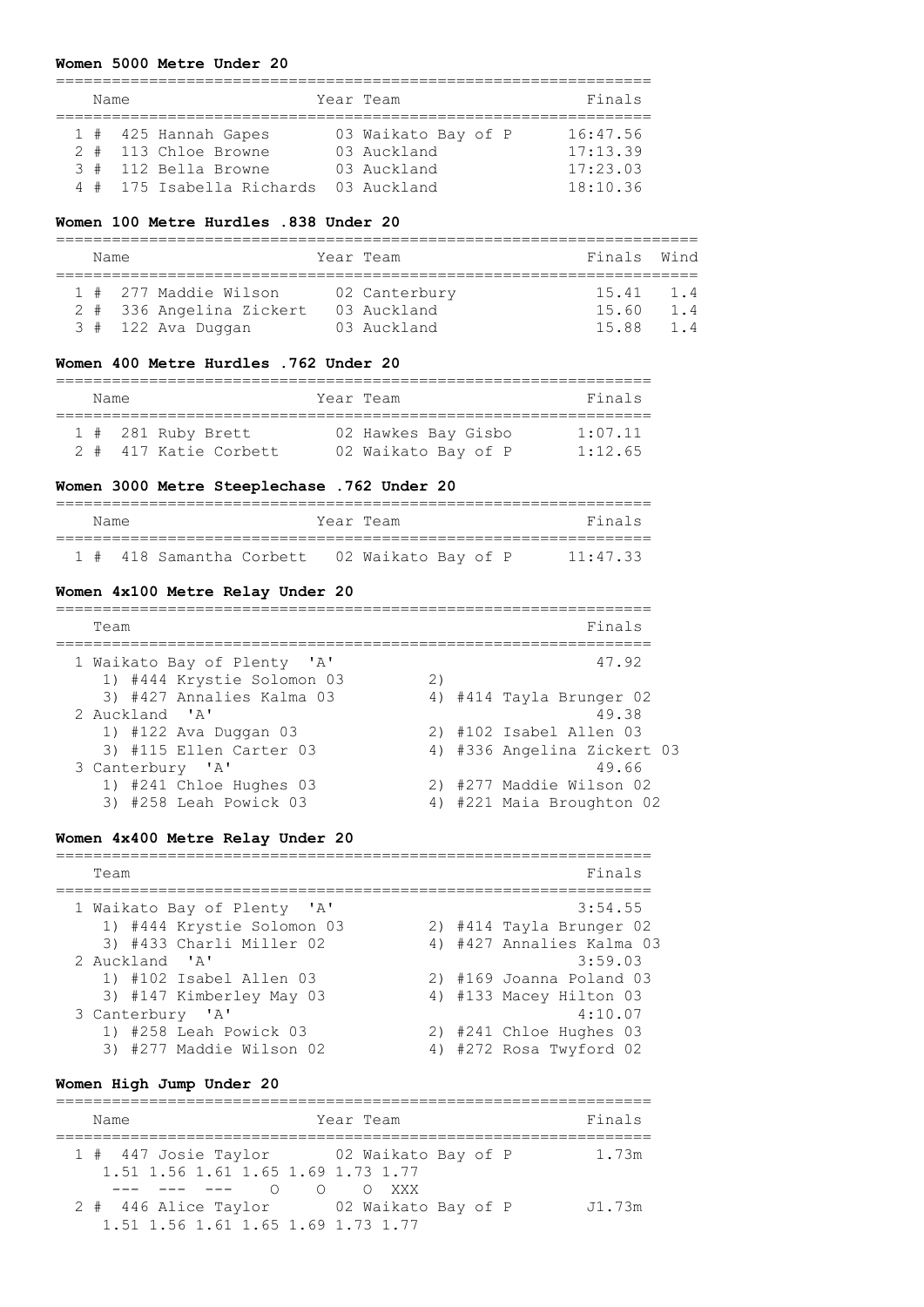| $\Omega$<br>$\circ$<br>$\bigcirc$     | XXO<br>XXX          |        |
|---------------------------------------|---------------------|--------|
| 3 # 277 Maddie Wilson 02 Canterbury   |                     | 1.69m  |
| 1.51 1.56 1.61 1.65 1.69 1.73         |                     |        |
| XO<br>XO<br>$\Omega$                  | XXX                 |        |
| 4 # 119 Amelia de Lautour 04 Auckland |                     | 1.56m  |
| 1.51 1.56 1.61                        |                     |        |
| --- 0-- XXX                           |                     |        |
| 5 # 325 Courtney Trow                 | 03 Manawatu Wanganu | J1.56m |
| 1.51 1.56 1.61                        |                     |        |
| XXO<br>O XXX                          |                     |        |
| 6 # 318 Sam Mackinder                 | 02 Manawatu Wanganu | J1.56m |
| 1.51 1.56 1.61                        |                     |        |
| XO XXX<br>∩                           |                     |        |
| 6 # 392 Michelle Farmer               | 03 Taranaki         | J1.56m |
| 1.51 1.56 1.61                        |                     |        |
| XO.<br>XXX<br>Ω                       |                     |        |

# **Women Pole Vault Under 20**

| Name                                                                   |                        |     | Year Team   | Finals |
|------------------------------------------------------------------------|------------------------|-----|-------------|--------|
| 1 # 101 Hannah Adye 63 Auckland<br>2.57 2.77 2.97 3.17 3.37 3.57 3.72  | XO XO O XX             |     | R           | 3.37m  |
| $2$ # 109 Lilli Bing<br>2.57 2.77 2.97 3.17 3.37 3.57                  | O XO XXX<br>$\bigcirc$ |     | 05 Auckland | J3.37m |
| 3 # 173 Aria Rhodes 62 Auckland<br>2.57 2.77 2.97 3.17 3.37<br>––– XXO | $\left(\right)$        | XXX |             | 3.17m  |

# **Women Long Jump Under 20**

| Year Team<br>Name                                                      | Finals Wind   |  |
|------------------------------------------------------------------------|---------------|--|
| $1$ # 394 Lara Hockly<br>03 Taranaki                                   | $5.34m + 0.0$ |  |
| $5.02m (+0.0)$ X $5.34m (+0.0)$ $4.38m(0.3)$ $-(-0.0)$ $-(-0.0)$       |               |  |
| 2 # 318 Sam Mackinder 02 Manawatu Wanganu                              | $5.04m$ 0.5   |  |
| $4.77m (+0.0)$ 5.04 $m(0.5)$ 4.65 $m(0.1)$ 4.97 $m(0.6)$ X<br>$X \sim$ |               |  |
| 3 # 421 Charlotte Drabble 02 Waikato Bay of P                          | $4.86m$ $0.6$ |  |
| $4.72m (+0.0)$ $4.66m (+0.0)$ $4.58m (-0.1)$ X<br>$\mathsf{X}$         | 4.86m(0.6)    |  |

# **Women Triple Jump Under 20**

| Name                                                                                                  | Year Team |  | Finals Wind    |  |
|-------------------------------------------------------------------------------------------------------|-----------|--|----------------|--|
| 1 # 394 Lara Hockly 03 Taranaki                                                                       |           |  | $11.64m - 1.0$ |  |
| $11.29m(-1.1)$ $11.59m(-1.8)$ - $11.64m(-1.0)$ -(-0.0) -(-0.0)                                        |           |  |                |  |
| 2 # 392 Michelle Farmer 03 Taranaki                                                                   |           |  | $11.02m - 1.8$ |  |
| $10.59$ m( $-1.4$ ) $11.02$ m( $-1.8$ ) $10.55$ m( $-1.5$ ) $10.65$ m( $-1.2$ ) X $10.45$ m( $-1.8$ ) |           |  |                |  |
| 3 # 104 Stella Anderson 05 Auckland                                                                   |           |  | $10.55m - 2.1$ |  |
| $10.44$ m (-0.6) $10.44$ m (-0.8) $10.55$ m (-2.1) $10.33$ m (-1.4) X                                 |           |  | $\mathbf{X}$   |  |
| 4 # 421 Charlotte Drabble 02 Waikato Bay of P 10.28m -1.3                                             |           |  |                |  |
| $10.10m(-1.1)$ X $10.28m(-1.3)$ $10.05m(-2.0)$ $10.11m(-1.2)$ X                                       |           |  |                |  |

# **Women Shot Put 4kg Under 20**

| Year Team<br>Name                                                                       | Finals |
|-----------------------------------------------------------------------------------------|--------|
| 1 # 201 Kaia Tupu-South 02 Auckland                                                     | 15.53m |
| 14.50m  14.92m  15.24m  15.53m  15.20m  15.22m<br>2 # 171 Natalia Rankin-Ch 04 Auckland | 13.50m |
| 13.37m 13.50m X X X 11.21m<br>3 # 277 Maddie Wilson 02 Canterbury                       | 11.19m |
| $10.70m - 11.19m 10.93m 11.11m 10.63m$                                                  |        |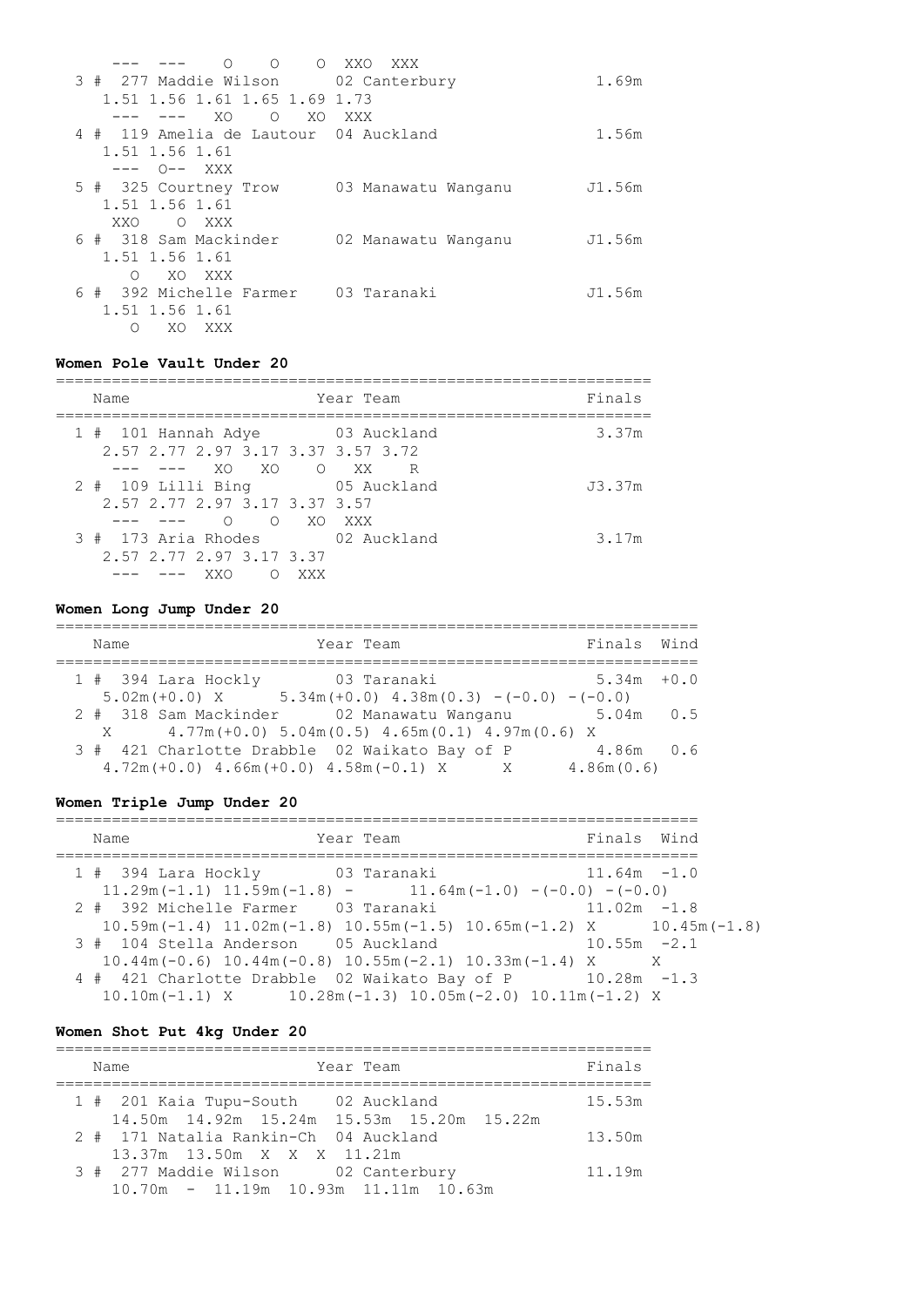# **Women Discus Throw 1kg Under 20**

| Name<br>Year Team                                                                            | Finals |
|----------------------------------------------------------------------------------------------|--------|
| 1 # 201 Kaia Tupu-South 02 Auckland<br>52.50m 50.35m 50.82m 51.20m 52.06m X                  | 52.50m |
| 2 # 171 Natalia Rankin-Ch 04 Auckland<br>42.09m 47.46m 46.43m 47.59m 44.39m X                | 47.59m |
| 3 # 140 Suzannah Kennelly 06 Auckland<br>42.73m  47.29m  X  44.57m  42.38m  44.17m           | 47.29m |
| 4 # 161 Centaine Noom-Duc 02 Auckland<br>39.75m 38.85m 41.90m 42.90m X 40.81m                | 42.90m |
| 5 # 202 Suluama-Rose Vaea 03 Auckland                                                        | 41.69m |
| 39.23m 41.47m X 41.62m 41.69m 40.57m<br>6 # 342 Zharna Beattie 02 Otago                      | 39.88m |
| X 34.83m X X X 39.88m<br>7 # 306 Sophie Andrews 02 Manawatu Wanganu<br>32.25m X X X X 27.39m | 32.25m |

# **Women Hammer Throw 4kg Under 20**

|  | Name                                                                                    | Year Team | Finals |
|--|-----------------------------------------------------------------------------------------|-----------|--------|
|  | 1 # 466 Elizabeth Hewitt 04 Wellington<br>X X 51.97m X 52.16m 52.73m                    |           | 52.73m |
|  | 2 # 161 Centaine Noom-Duc 02 Auckland<br>49.82m 48.93m 49.75m X 49.12m X                |           | 49.82m |
|  | 3 # 379 Teagan Ashley 02 Southland<br>45.41m 45.35m 44.92m X X 43.56m                   |           | 45.41m |
|  | 4 # 306 Sophie Andrews 02 Manawatu Wanganu<br>36.60m 38.96m 35.43m 36.96m 34.11m 37.31m |           | 38.96m |
|  | 5 # 202 Suluama-Rose Vaea 03 Auckland<br>X 38.43m X X 38.37m 38.93m                     |           | 38.93m |
|  | 6 # 464 Anya Dunlop-Brown 04 Wellington<br>37.97m 37.45m X 36.43m X 33.07m              |           | 37.97m |

## **Women Javelin Throw 600g Under 20**

|  | Name                                 | Year Team            | Finals |
|--|--------------------------------------|----------------------|--------|
|  | 1 # 198 Brianna Tirado               | 04 Auckland          | 41.67m |
|  | 35.17m 39.24m 41.67m X 39.99m 39.59m |                      |        |
|  | 2 # 277 Maddie Wilson                | 02 Canterbury        | 36.55m |
|  | 25.72m 31.62m 33.28m                 | 34.24m 34.18m 36.55m |        |
|  | 3 # 318 Sam Mackinder                | 02 Manawatu Wanganu  | 35.02m |
|  | 32.65m 33.23m 35.02m                 | 34.26m 32.41m 34.44m |        |
|  | 4 # 306 Sophie Andrews               | 02 Manawatu Wanganu  | 29.33m |
|  | $X = 29.33m X$                       |                      |        |

## **Women 3000 Metre Race Walk Under 20**

| Name |                        | Year Team |             | Finals     |
|------|------------------------|-----------|-------------|------------|
|      | 1 # 146 Antonia Martin |           | 03 Auckland | $16.37$ 19 |

# **Women 10000 Metre Race Walk Under 20**

| Name |                        | Year Team |             | Finals     |
|------|------------------------|-----------|-------------|------------|
|      | 1 # 146 Antonia Martin |           | 03 Auckland | 1:01:01.76 |

# **Women 100 Metre Wheelchair ParaSenior**

| Name |                                       | Year Team | Finals Wind         |  |
|------|---------------------------------------|-----------|---------------------|--|
|      | 3 # 242 %Sarah James 53 04 Canterbury |           | $J22.94$ 3.4 70.58% |  |
|      | 4 # 209 %Gabrielle Wright 04 Auckland |           | J22.42 3.4 68.47%   |  |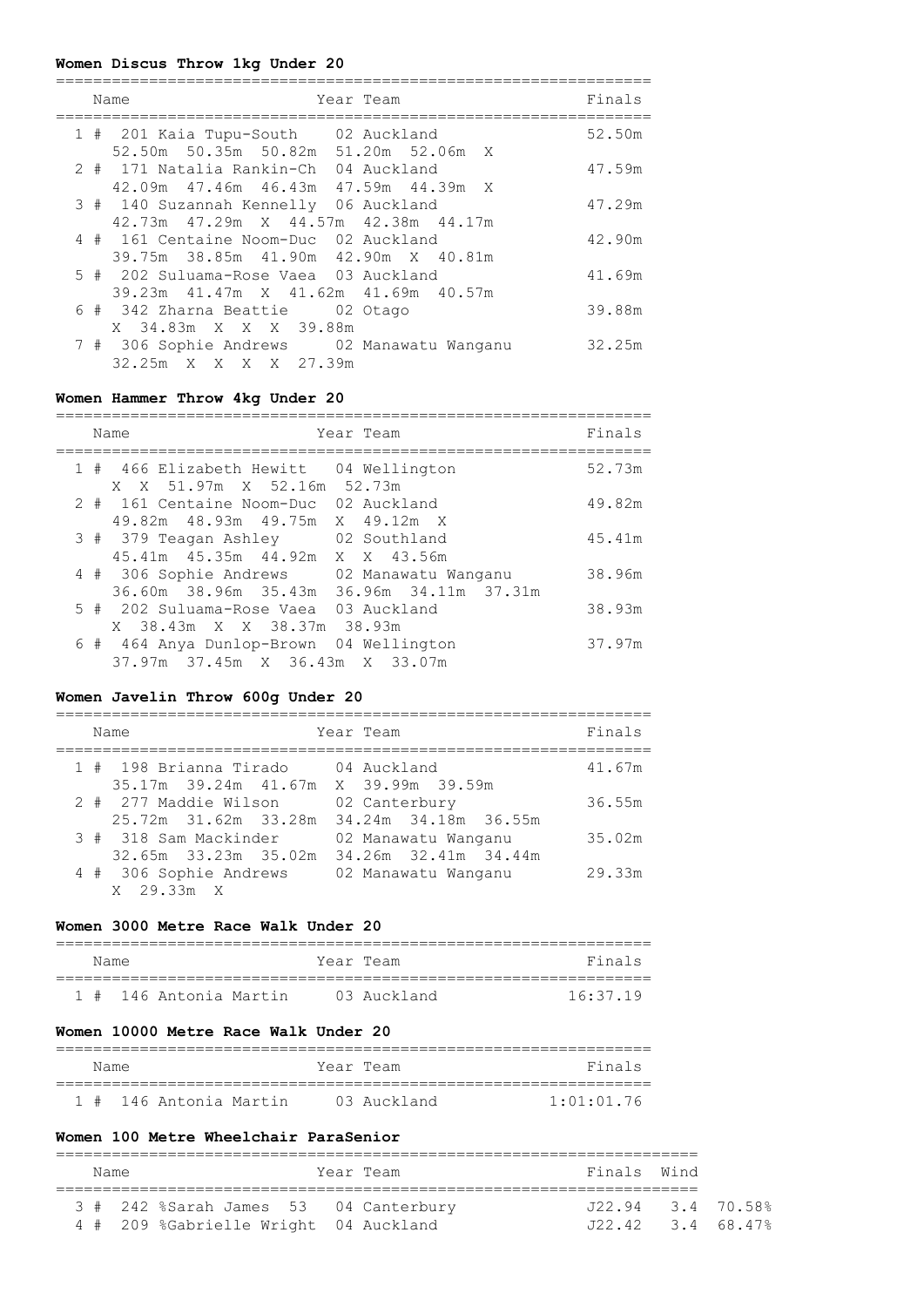#### **Women 100 Metre ParaSenior**

## ===================================================================== Name Year Team Finals Wind ===================================================================== 1 # 410 %Danielle Aitchis 01 Waikato Bay of P J13.76 2.2 99.42%

|  |                                     |  | $\perp$ $\parallel$ $\perp$ $\perp$ $\sim$ $\sim$ $\sim$ $\perp$ $\sim$ $\perp$ $\perp$ $\perp$ $\perp$ $\perp$ $\perp$ $\perp$ $\perp$ $\perp$ $\perp$ $\perp$ $\perp$ $\perp$ $\perp$ $\perp$ $\perp$ $\perp$ $\perp$ $\perp$ $\perp$ $\perp$ $\perp$ $\perp$ $\perp$ $\perp$ $\perp$ $\perp$ $\perp$ $\perp$ |                   |  |
|--|-------------------------------------|--|-----------------------------------------------------------------------------------------------------------------------------------------------------------------------------------------------------------------------------------------------------------------------------------------------------------------|-------------------|--|
|  | 2 # 187 %Anna Steven 64 00 Auckland |  |                                                                                                                                                                                                                                                                                                                 | J13.83 2.2 91.54% |  |

#### **Women 200 Metre ParaSenior**

| Name |                                               | Year Team | Finals Wind       |  |
|------|-----------------------------------------------|-----------|-------------------|--|
|      | 1 # 410 %Danielle Aitchis 01 Waikato Bay of P |           | J28.93 2.4 97.51% |  |
|      | 2 # 187 %Anna Steven 64 00 Auckland           |           | J29.02 2.4 90.01% |  |

## **Women 200 Metre Wheelchair ParaSenior**

| Name |                                        |  | Year Team | Finals Wind                         |  |                       |  |  |  |  |
|------|----------------------------------------|--|-----------|-------------------------------------|--|-----------------------|--|--|--|--|
|      | 3 # 242 %Sarah James 53 04 Canterbury  |  |           | $J42.46$ $2.2$ $67.38$ <sup>9</sup> |  |                       |  |  |  |  |
|      | 4 # 222 %Montana Brown 3 03 Canterbury |  |           | $J46.09$ 2.2 $66.20\%$              |  |                       |  |  |  |  |
|      | -- # 209 %Gabrielle Wright 04 Auckland |  |           |                                     |  | DO 2.2 Rule TR 18.5 B |  |  |  |  |

## **Women 400 Metre Wheelchair ParaSenior**

| Name |  |                                        |  |  | Year Team | Finals                   |  |  |  |  |
|------|--|----------------------------------------|--|--|-----------|--------------------------|--|--|--|--|
|      |  | 1 # 242 %Sarah James 53 04 Canterbury  |  |  |           | $.11 \cdot 28$ 99 59 92% |  |  |  |  |
|      |  | 2 # 222 %Montana Brown 3 03 Canterbury |  |  |           | J1:36.02 59.86%          |  |  |  |  |

### **Women 800 Metre Wheelchair ParaSenior**

| Name |                                        |  | Year Team | Finals          |  |  |  |  |  |  |
|------|----------------------------------------|--|-----------|-----------------|--|--|--|--|--|--|
|      | 1 # 222 %Montana Brown 3 03 Canterbury |  |           | J3:11.49 60.44% |  |  |  |  |  |  |
|      | 2 # 242 %Sarah James 53 04 Canterbury  |  |           | J2:57.34 59.51% |  |  |  |  |  |  |

#### **Women 1500 Metre Wheelchair ParaSenior**

| Name |  |                                        |  | Year Team | Finals          |  |  |  |  |  |  |
|------|--|----------------------------------------|--|-----------|-----------------|--|--|--|--|--|--|
|      |  | 1 # 222 %Montana Brown 3 03 Canterbury |  |           | J6:13.86 61.58% |  |  |  |  |  |  |
|      |  | 2 # 242 %Sarah James 53 04 Canterbury  |  |           | J5:57.13 53.86% |  |  |  |  |  |  |

## **Women Shot Put ParaSenior**

| Name                                                                                       | Year Team | Finals          |  |
|--------------------------------------------------------------------------------------------|-----------|-----------------|--|
| 1 # 409 %Lisa Adams 37 F3 90 Waikato Bay of P<br>14.32m 14.30m 14.52m 15.13m 14.85m 14.76m |           | $15.13m$ 97.61% |  |
| 2 # 346 %Caitlin Dore 37 96 Otago<br>8.35m 8.94m 8.82m 8.79m 9.01m 8.94m                   |           | 9.01m 58.13%    |  |
| 3 # 157 %Sionann Murphy 3 05 Auckland<br>6.85m 7.11m 6.86m X 6.54m 7.35m                   |           | 7.35m 47.42%    |  |

### **Women Discus Throw ParaSenior**

| Name                                      | Year Team |  |  |  | Finals        |  |  |  |  |  |  |
|-------------------------------------------|-----------|--|--|--|---------------|--|--|--|--|--|--|
| 1 # 157 %Sionann Murphy 3 05 Auckland     |           |  |  |  | 19.72m 51.50% |  |  |  |  |  |  |
| 19.31m 19.72m 17.56m 17.50m 15.91m 17.74m |           |  |  |  |               |  |  |  |  |  |  |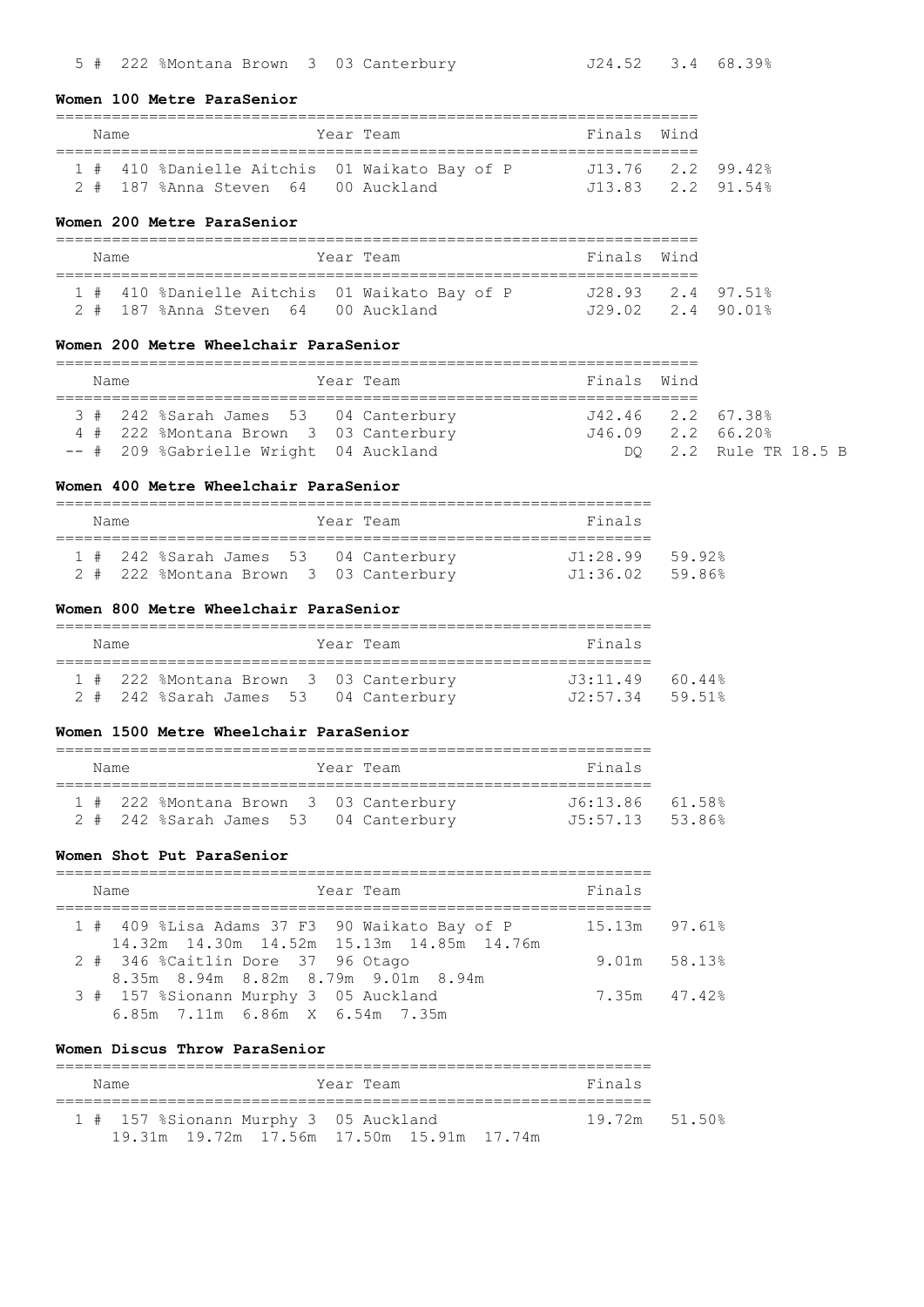# **Women Javelin Throw ParaSenior**

|  | Name                                                                    |  | Year Team |  | Finals        |  |  |  |  |  |  |
|--|-------------------------------------------------------------------------|--|-----------|--|---------------|--|--|--|--|--|--|
|  | 1 # 362 %Holly Robinson 4 94 Otago<br>$42.15m$ 39.18m 37.79m - 39.24m - |  |           |  | 42.15m 92.17% |  |  |  |  |  |  |

### **Men 100 Metre Senior**

|   | Name  |  |                     |  | Year Team     | Finals | Wind |
|---|-------|--|---------------------|--|---------------|--------|------|
|   |       |  | 1 # 369 Shay Veitch |  | 00 Otago      | 10.34  | 3.8  |
|   | $2 +$ |  | 495 Cody Wilson     |  | 00 Wellington | 10.42  | 3.8  |
|   | 3#    |  | 255 Elliot Nye      |  | 96 Canterbury | 10.76  | 3.8  |
|   | 4#    |  | 478 Jake Paul       |  | 98 Wellington | 10.87  | 3.8  |
|   | 5#    |  | 484 Saravee Sos     |  | 91 Wellington | 11.08  | 3.8  |
|   | 6#    |  | 141 George Kozlov   |  | 01 Auckland   | 11.09  | 3.8  |
|   | 7#    |  | 360 Schuyler Orr    |  | 98 Otago      | 11.29  | 3.8  |
| 8 | #     |  | 236 Brad Grooby     |  | 01 Canterbury | 11 37  | 3.8  |

# **Men 200 Metre Senior**

========================================================================

|  | Name  |                     | 8 Advance: Top 3 Each Heat plus Next 2 Best Times<br>Year Team | Prelims<br>Wind H#           |
|--|-------|---------------------|----------------------------------------------------------------|------------------------------|
|  | Heats |                     |                                                                |                              |
|  | 1#    | 495 Cody Wilson     | 00 Wellington                                                  | 22.220 2.1 2                 |
|  | $2 +$ | 255 Elliot Nye      | 96 Canterbury                                                  | 22.310 1.8 1                 |
|  | 3#    | 484 Saravee Sos     | 91 Wellington                                                  | 22.480 2.1 2                 |
|  | 4#    | 478 Jake Paul       | 98 Wellington                                                  | 22.510 1.8 1                 |
|  | $5$ # | 419 Bailey Cotton   | 99 Waikato Bay of P                                            | 22.630 1.8<br>$\overline{1}$ |
|  | 6#    | 141 George Kozlov   | 01 Auckland                                                    | 22,870<br>2.1 2              |
|  | 7#    | 236 Brad Grooby     | 01 Canterbury                                                  | $23.31q$ $2.1$ 2             |
|  | -- #  | 360 Schuyler Orr    | 98 Otago                                                       | 2.1<br>-2<br>DNF             |
|  | -- #  | 320 Jonathan Maples | 01 Manawatu Wanganu                                            | 1.8<br>Rule TR 17.3.1<br>DO  |

## **Men 200 Metre Senior**

|        | Name |                       | Year Team           | Finals | Wind |
|--------|------|-----------------------|---------------------|--------|------|
| Finals |      |                       |                     |        |      |
|        | 1#   | 495 Cody Wilson       | 00 Wellington       | 21.30  | 2.4  |
|        |      | 2 # 419 Bailey Cotton | 99 Waikato Bay of P | 22.03  | 2.4  |
|        | 3#   | 484 Saravee Sos       | 91 Wellington       | 22.03  | 2.4  |
|        | 4#   | 255 Elliot Nye        | 96 Canterbury       | 22.11  | 2.4  |
|        | 5#   | 478 Jake Paul         | 98 Wellington       | 22.30  | 2.4  |
|        | 6#   | 141 George Kozlov     | 01 Auckland         | 22.84  | 2.4  |
|        | 7#   | 236 Brad Grooby       | 01 Canterbury       | 23.20  | 24   |

# **Men 400 Metre Senior**

|       |             | Name  | 8 Advance: |                    | Top 3 Each Heat plus Next 2 Best Times<br>Year Team | Prelims            | H#            |
|-------|-------------|-------|------------|--------------------|-----------------------------------------------------|--------------------|---------------|
| Heats |             |       |            |                    |                                                     |                    |               |
|       |             | #     |            | 127 Hamish Gill    | 97 Auckland                                         | 49.740             |               |
|       | 2           | #     |            | 472 Josh Ledger    | 97 Wellington                                       | 50.130             | 2             |
|       | 3           | #     |            | 349 John Gerber    | 01 Otago                                            | 50.150             | -1            |
|       | 4           | #     |            | 152 Luke Mercieca  | 98 Auckland                                         | 50.190             | 2             |
|       |             | $5$ # |            | 188 Bailey Stewart | 96 Auckland                                         | 50.380             | -2            |
|       | 6           | #     |            | 149 Fergus Mcleay  | 01 Auckland                                         | 50.940             | -1            |
|       | $7^{\circ}$ | #     |            | 419 Bailey Cotton  | 99 Waikato Bay of P                                 | 51.00 <sub>q</sub> | 1             |
|       | 8           | #     |            | 215 Nick Ash       | 86 Canterbury                                       | 51.24 <sub>q</sub> | 2             |
|       | 9           | #     |            | 214 Louis Andrews  | 00 Canterbury                                       | 51.45              | $\mathcal{P}$ |
|       | 10          | #     |            | 103 Matthew Alty   | 98 Auckland                                         | 51.82              |               |
|       | 11          | #     |            | 234 Oliver Dunshea | 01 Canterbury                                       | 52.22              |               |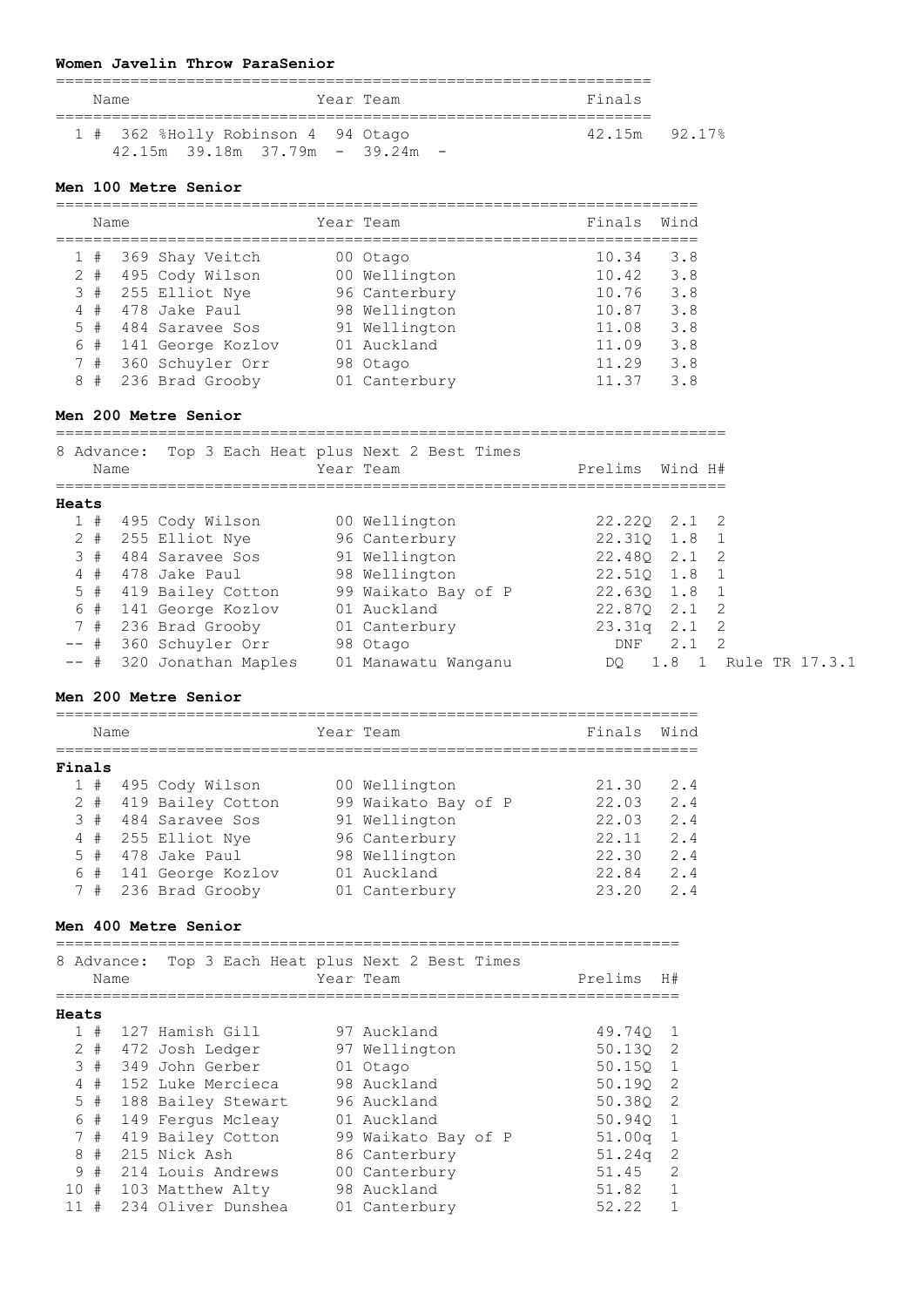## **Men 400 Metre Senior**

|        | Name  |                    | Year Team           | Finals |
|--------|-------|--------------------|---------------------|--------|
| Finals |       |                    |                     |        |
|        | #     | 127 Hamish Gill    | 97 Auckland         | 47.59  |
|        | $2 +$ | 152 Luke Mercieca  | 98 Auckland         | 48.13  |
|        | 3#    | 349 John Gerber    | 01 Otago            | 49.12  |
|        | 4#    | 188 Bailey Stewart | 96 Auckland         | 49.15  |
|        | $5$ # | 472 Josh Ledger    | 97 Wellington       | 49.70  |
|        | 6#    | 149 Fergus Mcleay  | 01 Auckland         | 50.33  |
|        | 7#    | 215 Nick Ash       | 86 Canterbury       | 50.61  |
| 8      | #     | 419 Bailey Cotton  | 99 Waikato Bay of P | 53.20  |

# **Men 800 Metre Senior**

================================================================

 $=$ 

|                               | Name |                                                                                                                                                       | Year Team                                                                                                                       | Finals                                                                    |
|-------------------------------|------|-------------------------------------------------------------------------------------------------------------------------------------------------------|---------------------------------------------------------------------------------------------------------------------------------|---------------------------------------------------------------------------|
| 1#<br>$2 +$<br>3#<br>4#<br>5# |      | 497 James Preston<br>120 Dominic Devlin<br>212 Daniel Roswell<br>252 Tom Moulai<br>235 Dylan Forde<br>$6$ # 284 Todd Douglas<br>7 # 307 Travis Bayler | 97 Wellington S<br>98 Auckland<br>01 Canterbury<br>98 Canterbury<br>99 Canterbury<br>00 Hawkes Bay Gisbo<br>01 Manawatu Wanganu | 1:48.49<br>1:49.47<br>1:53.63<br>1:54.58<br>1:55.20<br>1:56.98<br>1:57.65 |
|                               |      |                                                                                                                                                       |                                                                                                                                 |                                                                           |

#### **Men 1500 Metre Senior**

|              | Name  |                       | Year Team           | Finals  |
|--------------|-------|-----------------------|---------------------|---------|
| $\mathbf{1}$ | #     | 435 Julian Oakley     | 93 Waikato Bay of P | 4:01.35 |
| 2            | #     | 301 Eric Speakman     | 90 Hawkes Bay Gisbo | 4:01.70 |
|              | 3#    | 460 Hamish Carson     | 88 Wellington       | 4:02.07 |
|              | 4#    | 471 Liam Lamb         | 01 Wellington       | 4:02.67 |
|              | $5$ # | 327 Benjamin Wall     | 01 Manawatu Wanganu | 4:03.43 |
|              | 6 #   | 317 Noah Macdermid    | 01 Manawatu Wanganu | 4:04.66 |
|              | 7#    | 252 Tom Moulai        | 98 Canterbury       | 4:05.33 |
| 8            | #     | 248 Connor Melton     | 99 Canterbury       | 4:08.03 |
| 9            | #     | 245 William Little    | 99 Canterbury       | 4:09.86 |
| 10           | #     | 400 Jared Lautenslage | 98 Tasman           | 4:15.71 |

## **Men 5000 Metre Senior**

|                 | Name  |                       | Year Team           | Finals   |
|-----------------|-------|-----------------------|---------------------|----------|
| $\mathbf{1}$    | #     | 451 Hayden Wilde      | 97 Waikato Bay of P | 13:43.53 |
|                 | $2 +$ | 301 Eric Speakman     | 90 Hawkes Bay Gisbo | 13:58.78 |
| 3               | #     | 304 Oli Chignell      | 98 Hill City Un     | 14:05.05 |
| 4               | #     | 192 Matthew Taylor    | 94 Auckland         | 14:47.97 |
|                 | 5#    | 248 Connor Melton     | 99 Canterbury       | 14:48.87 |
| 6               | #     | 204 Sam Waldin        | 01 Auckland         | 14:57.48 |
|                 | 7#    | 245 William Little    | 99 Canterbury       | 14:58.54 |
| 8               | #     | 373 Ronan Lee         | 01 Pakuranga At     | 15:14.10 |
| 9               | #     | 486 Thomas Strawbridg | 01 Wellington       | 15:24.32 |
| 10 <sup>1</sup> | #     | 285 Kane Elms         | 00 Hawkes Bay Gisbo | 15:29.58 |
| 11              | #     | 367 Logan Slee        | 00 Otago            | 15:40.92 |
| $12 \pm$        |       | 426 Lachlan Haycock   | 00 Waikato Bay of P | 15:49.53 |
| 13 <sup>°</sup> | #     | 359 Finn Molloy       | 01 Otago            | 16:09.56 |

# **Men 110 Metre Hurdles 1.066 Senior**

| Name |                          | Year Team     | Finals Wind |     |
|------|--------------------------|---------------|-------------|-----|
|      | 1 # 131 Joshua Hawkins   | 94 Auckland   | 14.16 2.5   |     |
|      | 2 # 155 Tom Moloney      | 01 Auckland   | $15.27$ 2.5 |     |
|      | 3 # 261 James Sandilands | 96 Canterbury | 15.31       | 2.5 |
|      | 4 # 219 Nick Bolton      | 72 Canterbury | 16.03       | 2.5 |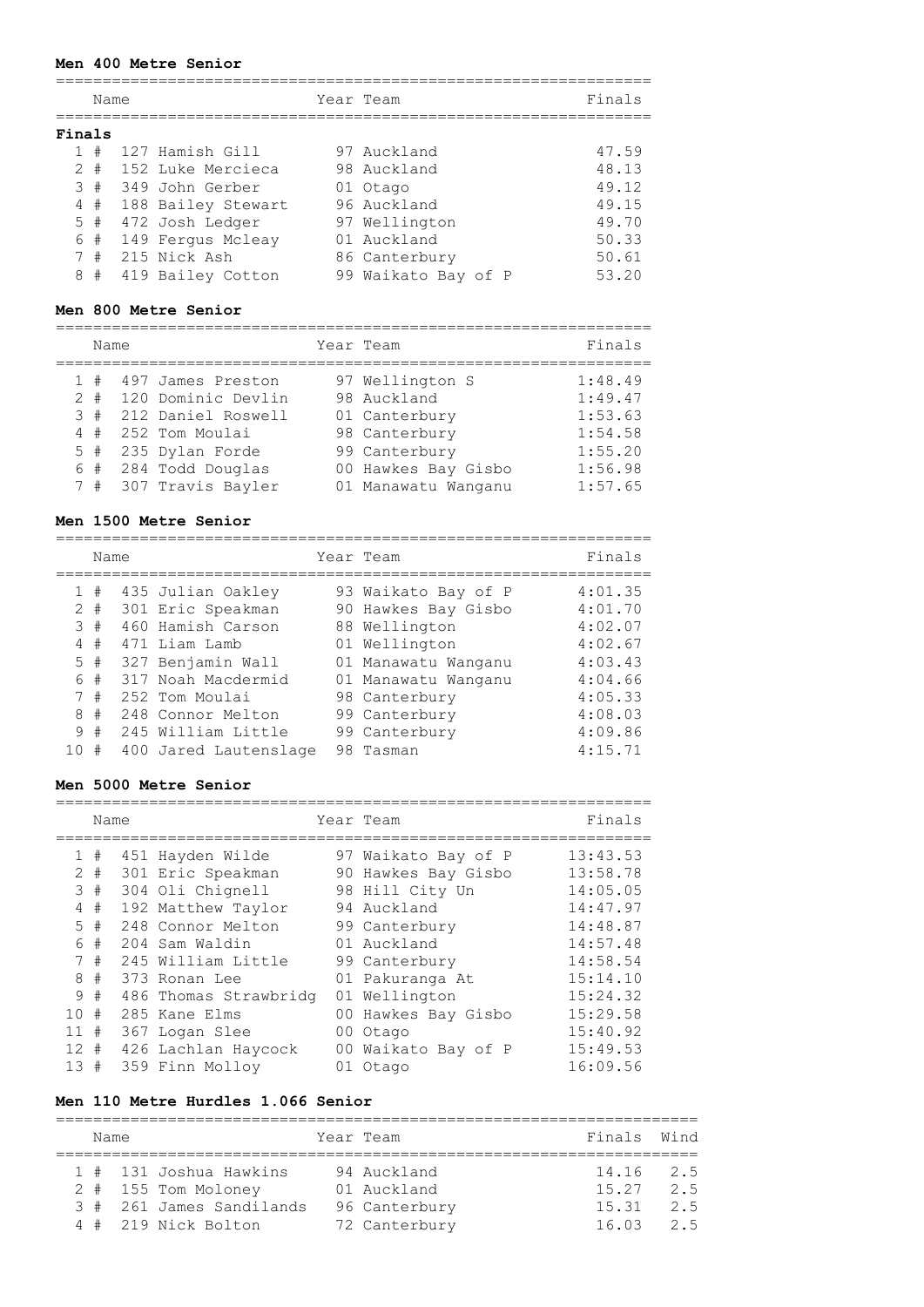|  | 5 # 151 Justin Menezes                  | 98 Auckland | 17.22 2.5 |            |  |
|--|-----------------------------------------|-------------|-----------|------------|--|
|  | -- # 216 Max Attwell 96 Canterbury      |             | DNF 2.5   |            |  |
|  | -- # 254 Jared Neighbours 00 Canterbury |             |           | DO 2.5 Rul |  |

le TR 22.6.2

## **Men 400 Metre Hurdles .914 Senior**

|  | Name |                         | Year Team           | Finals |
|--|------|-------------------------|---------------------|--------|
|  |      | 1 # 424 Cameron French  | 92 Waikato Bay of P | 51.39  |
|  |      | 2 # 214 Louis Andrews   | 00 Canterbury       | 56.20  |
|  |      | 3 # 320 Jonathan Maples | 01 Manawatu Wanganu | 56.25  |
|  |      | 4 # 151 Justin Menezes  | 98 Auckland         | 59.08  |

### **Men 3000 Metre Steeplechase .914 Senior**

| Name |                                                                             | Year Team                                         | Finals                         |
|------|-----------------------------------------------------------------------------|---------------------------------------------------|--------------------------------|
|      | $1$ # 422 Harry Ewing<br>2 # 273 Ieuan van der Pee<br>3 # 481 Mathew Rogers | 97 University o<br>96 Canterbury<br>79 Wellington | 9:18.00<br>9:33.06<br>12:39.94 |

# **Men 4x100 Metre Relay Senior**

================================================================ Team Finals ================================================================ 1 Auckland 'A' 41.86 1) #141 George Kozlov 01 2) #127 Hamish Gill 97 3) #194 Tommy Te Puni 02 4) #210 Matthew Wyatt 90 2 Otago 'A' 42.32 1) #360 Schuyler Orr 98 2) #369 Shay Veitch 00 3) #349 John Gerber 01 4) #355 Felix McDonald 98 3 Wellington 'A' 42.61 1) #478 Jake Paul 98 2) #456 Mathew Bealing 03 3) #480 Matthew Rodger 03 4) #484 Saravee Sos 91 4 Waikato Bay of Plenty 'A' 43.23 1) #413 Max Brebner YC 03 2) #449 Ethan Wallace 02 3) #419 Bailey Cotton 99 4) #424 Cameron French 92 5 Canterbury 'A' 43.72 1) #234 Oliver Dunshea 01 2) #255 Elliot Nye 96 3) #275 John Wells 03 4) #214 Louis Andrews 00 6 Manawatu Wanganui 'A' 44.80 1) #322 Aden Porritt 03 2) #311 Flynn Johnston 03 3) #320 Jonathan Maples 01 4) #307 Travis Bayler 01

# **Men 4x400 Metre Relay Senior**

================================================================ Team Finals ================================================================ 1 Otago 'A' 3:17.08 1) #369 Shay Veitch 00 2) #355 Felix McDonald 98 3) #358 Cameron Moffitt 03 4) #349 John Gerber 01 2 Auckland 'A' 3:17.58 1) #188 Bailey Stewart 96 2) #103 Matthew Alty 98 3) #152 Luke Mercieca 98 4) #127 Hamish Gill 97 3 Canterbury 'A' 3:21.87 1) #214 Louis Andrews 00 2) #235 Dylan Forde 99 1) #214 Louis Andrews 00 <br>3) #244 Hamish Kerr 96 <br>4) #275 John Wells 03 4 Hawkes Bay Gisborne 'A' 3:30.44 0.00.44<br>2) #301 Eric Speakman 90 3) #285 Kane Elms 00 4) #284 Todd Douglas 00 5 Manawatu Wanganui 'A' 3:31.64 1) #307 Travis Bayler 01 2) #311 Flynn Johnston 03 3) #320 Jonathan Maples 01 4) #322 Aden Porritt 03 6 Canterbury 'B' 3:34.21 1) #234 Oliver Dunshea 01 2) #254 Jared Neighbours 00 3) #212 Daniel Roswell 01 4) #252 Tom Moulai 98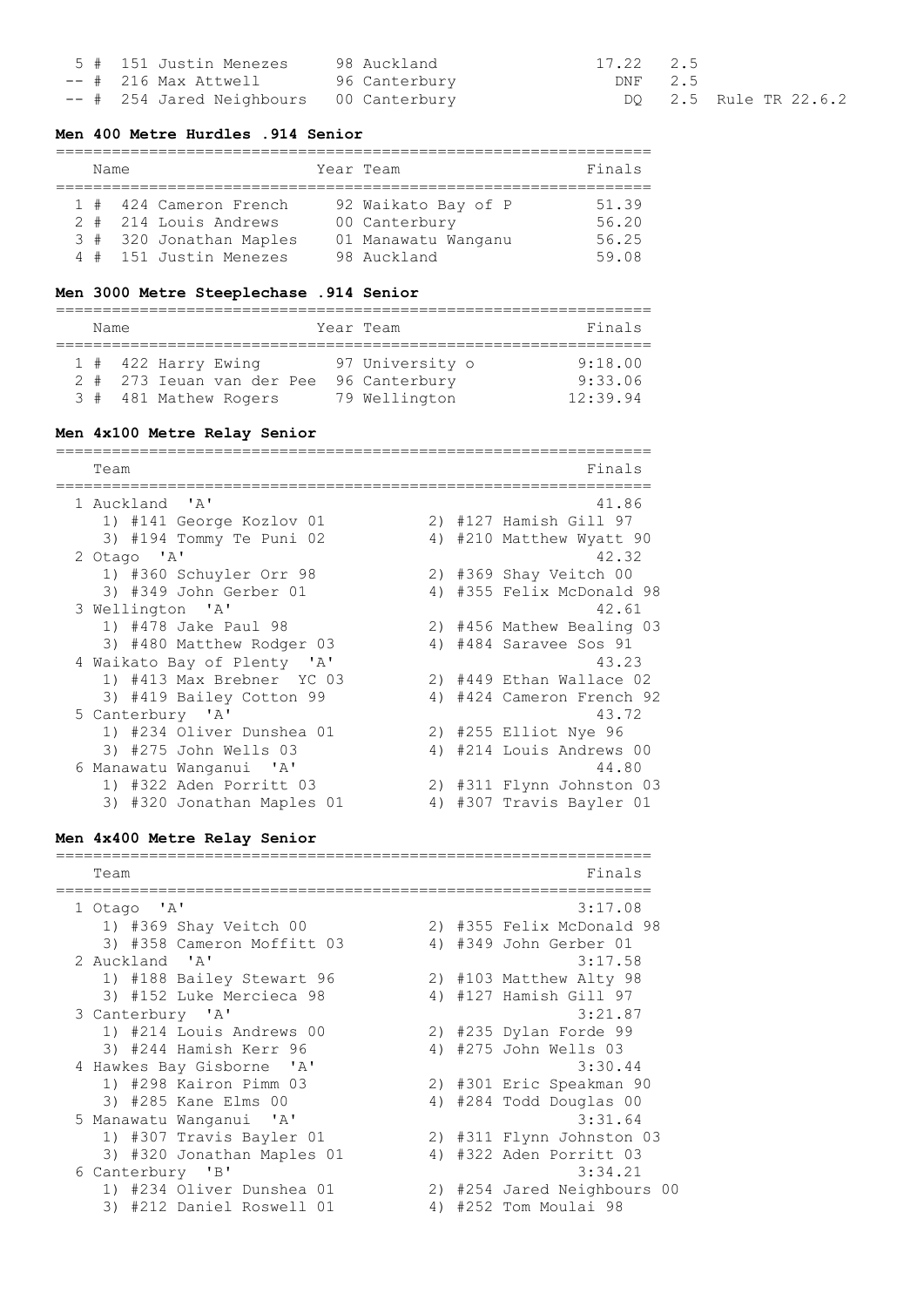# **Men High Jump Senior**

| Name                                                                                      | Year Team                                                                                | Finals |
|-------------------------------------------------------------------------------------------|------------------------------------------------------------------------------------------|--------|
| 1 # 244 Hamish Kerr 96 Canterbury 1 2.24m                                                 | 1.82 1.87 1.92 1.97 2.02 2.06 2.10 2.14 2.19 2.24 2.29<br>--- --- --- --- --- 0 X0 0 XXX |        |
| 2 # 206 Jayden Williamson 03 Auckland<br>1.82 1.87 1.92 1.97 2.02 2.06<br>--- 0 0 0 XXX   | 2.02m                                                                                    |        |
| 3 # 278 Marcus Wolton 95 Canterbury<br>1.82 1.87 1.92 1.97 2.02 2.06<br>--- 0 0 XO 0 XXX  |                                                                                          | J2.02m |
| 4 # 329 Josh Inger 01 Auckland<br>1.82 1.87 1.92 1.97 2.02<br>O OXXX<br>--- ---           |                                                                                          | 1.97m  |
| 5 # 382 Quinn Hartley 04 Southland<br>1.82 1.87 1.92 1.97 2.02                            |                                                                                          | J1.97m |
| 6 # 216 Max Attwell 96 Canterbury<br>1.82 1.87 1.92 1.97 2.02<br>--- xo o xo xxx          |                                                                                          | J1.97m |
| 7 # 155 Tom Moloney 01 Auckland<br>1.82 1.87 1.92 1.97 2.02<br>O XO XXO XXX<br>$\bigcirc$ |                                                                                          | J1.97m |
| 8 # 254 Jared Neighbours 00 Canterbury<br>1.82 1.87 1.92<br>XO XO XXX                     |                                                                                          | 1.87m  |

# **Men Pole Vault Senior**

| Name                                                                                                 | Year Team     | Finals |
|------------------------------------------------------------------------------------------------------|---------------|--------|
| 1 # 121 Ettiene Du Preez 90 Auckland<br>3.53 3.73 3.93 4.13 4.33 4.53 4.73                           | XXX           | 4.53m  |
| 2 # 216 Max Attwell 96 Canterbury<br>3.53 3.73 3.93 4.13 4.33 4.53                                   | XXX X         | 4.33m  |
| 3 # 226 Charlie Cameron 03 Canterbury<br>3.53 3.73 3.93 4.13 4.33 4.53<br>O XO XXO XXX               |               | J4.33m |
| 4 # 254 Jared Neighbours 00 Canterbury<br>3.53 3.73 3.93 4.13 4.33<br>XXO<br>$\overline{O}$<br>XXX X |               | 4.13m  |
| 3.53 3.73 3.93 4.13 4.33<br>XXO<br>Ω<br>XXX                                                          | 02 Canterbury | J4.13m |

# **Men Long Jump Senior**

|  | Name                                                                                                                                     | Year Team |                               |              | Finals Wind |  |
|--|------------------------------------------------------------------------------------------------------------------------------------------|-----------|-------------------------------|--------------|-------------|--|
|  | 1 # 369 Shay Veitch 00 Otago                                                                                                             |           |                               | 7.78m 2.4    |             |  |
|  | $7.78$ m $(2.4)$ $7.70$ m $(2.8)$ $7.71$ m $(2.0)$ $7.72$ m $(2.1)$ $7.61$ m $(2.3)$ $7.60$ m $(2.3)$<br>2 # 355 Felix McDonald 98 Otago |           |                               | 7.38m 1.5    |             |  |
|  | X 7.38m (1.5) 7.25m (2.7) 7.35m (1.7) 7.26m (2.7) 7.36m (3.3)                                                                            |           |                               |              |             |  |
|  | 3 # 216 Max Attwell 96 Canterbury 1.02m 2.7                                                                                              |           |                               |              |             |  |
|  | $6.64$ m $(3.6)$ $6.65$ m $(2.3)$ $6.80$ m $(2.4)$ $6.82$ m $(2.8)$ $7.02$ m $(2.7)$ $7.00$ m $(3.2)$                                    |           |                               |              |             |  |
|  | 4 # 210 Matthew Wyatt 90 Auckland 5.01m 2.1                                                                                              |           |                               |              |             |  |
|  | $6.91\text{m}$ (2.0) $6.83\text{m}$ (2.0) $7.01\text{m}$ (2.1) $5.21\text{m}$ (3.3) $6.73\text{m}$ (2.7) $6.81\text{m}$ (1.0)            |           |                               |              |             |  |
|  | 5 # 282 Jack Bryan                                                                                                                       |           | 96 Hawkes Bay Gisbo 6.19m 2.2 |              |             |  |
|  | $5.90$ m(1.8) 6.19m(2.2) 6.18m(3.3) 5.86m(0.8) X 6.14m(4.0)                                                                              |           |                               |              |             |  |
|  | 6 # 195 Max Teuruaa 6 02 Auckland                                                                                                        |           |                               | $J6.19m$ 2.5 |             |  |
|  | $6.01\text{m}(3.1)$ $5.89\text{m}(1.6)$ $5.76\text{m}(2.0)$ $6.19\text{m}(2.5)$ $5.84\text{m}(2.5)$ $5.95\text{m}(2.4)$                  |           |                               |              |             |  |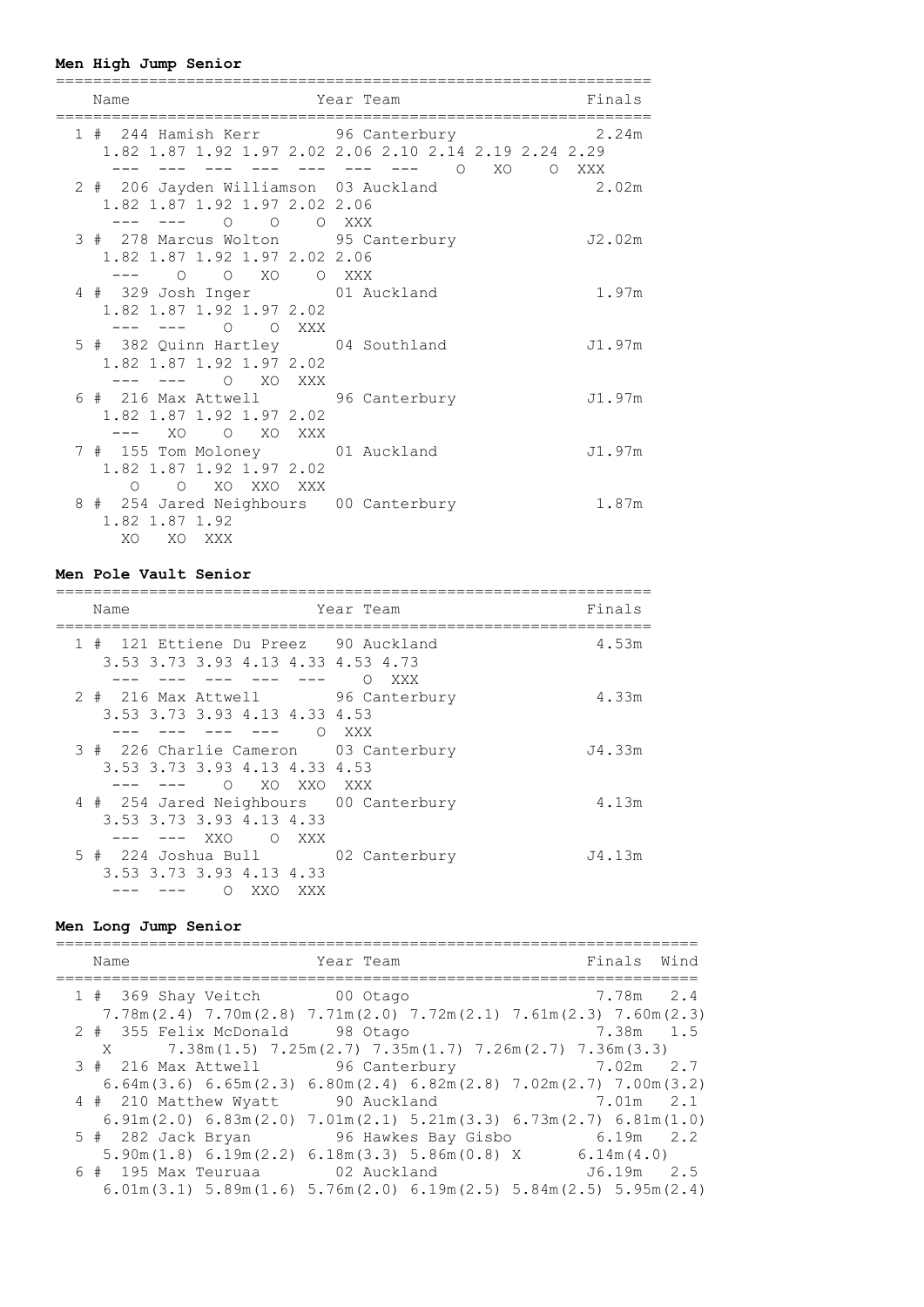# **Men Triple Jump Senior**

| Name                                                                                        | Year Team |  | Finals Wind  |  |
|---------------------------------------------------------------------------------------------|-----------|--|--------------|--|
| 1 # 196 Scott Thomson 92 Auckland                                                           |           |  | $14.65m$ 2.0 |  |
| $13.58$ m $(1.9)$ $14.65$ m $(2.0)$ X $14.10$ m $(1.3)$ $14.62$ m $(1.7)$ $14.50$ m $(1.8)$ |           |  |              |  |
| 2 # 213 Andrew Allan 00 Canterbury                                                          |           |  | 14.58m 1.1   |  |
| $13.85m(2.6)$ $14.40m(2.1)$ $14.58m(1.1)$ $14.38m(1.3)$ $13.57m(1.3)$ $14.55m(2.3)$         |           |  |              |  |
| 3 # 434 Nicolas Moratalla 93 Waikato Bay of P<br>$13.12m(2.1)$ $13.27m(1.3)$ $13.16m(1.3)$  |           |  | 13.27m 1.3   |  |

# **Men Shot Put 7.26kg Senior**

|  | Name                                                                                     | Year Team                 | Finals |
|--|------------------------------------------------------------------------------------------|---------------------------|--------|
|  | 1 # 274 Tom Walsh<br>21.00m X 21.77m 21.28m X 21.79m                                     | 92 Canterbury             | 21.79m |
|  | 2 # 297 Nick Palmer<br>17.91m 18.36m 18.05m X 17.87m X                                   | 00 Hawkes Bay Gisbo       | 18.36m |
|  | 3 # 159 Liam Ngchok-Wulf 03 Auckland<br>14.62m 15.35m 14.38m X X X                       |                           | 15.35m |
|  | 4 # 383 Trent Hogg<br>11.87m X X X 12.42m<br>X                                           | 03 Southland              | 12.42m |
|  | 5 # 254 Jared Neighbours 00 Canterbury<br>11.44m  11.40m  10.92m  11.34m  11.93m  12.10m |                           | 12.10m |
|  | 6 # 314 Jack Lewer<br>10.19m X 10.42m 11.05m                                             | 98 Manawatu Wanganu<br>XX | 11.05m |

# **Men Discus Throw 2kg Senior**

|  | Year Team<br>Name                                                            | Finals |
|--|------------------------------------------------------------------------------|--------|
|  | 1 # 108 Connor Bell 61 Auckland<br>60.30m 56.89m 57.92m 55.82m 56.02m 61.85m | 61.85m |
|  | 2 # 166 Alexander Parkins 94 Auckland<br>X 53.99m 54.61m 57.02m 53.86m X     | 57.02m |
|  | 3 # 254 Jared Neighbours 00 Canterbury<br>33.93m X 42.74m X 41.69m 39.70m    | 42.74m |

# **Men Hammer Throw 7.26kg Senior**

|  | Name<br>Year Team                                                             | Finals |
|--|-------------------------------------------------------------------------------|--------|
|  | 1 # 160 Anthony Nobilo 99 Auckland<br>X 61.46m 61.83m 63.80m 63.13m X         | 63.80m |
|  | 2 # 107 Anthony Barmes 00 Auckland<br>54.88m 55.31m 54.35m 53.37m X 56.12m    | 56.12m |
|  | 94 Otago<br>$3$ # $341$ Todd Bates<br>50.05m 52.65m X X 54.72m X              | 54.72m |
|  | 4 # 443 Harpreet Singh 94 Waikato Bay of P<br>X 54.27m X 49.95m 54.68m 52.27m | 54.68m |
|  | 5 # 159 Liam Ngchok-Wulf 03 Auckland<br>49.66m 49.01m 51.58m 50.82m X X       | 51.58m |
|  | 6 # 364 Mike Scholten 78 Otago<br>37.11m X 34.30m 36.66m 37.75m 38.11m        | 38.11m |

# **Men Javelin Throw 800g Senior**

|  | Name                                                                                     | Year Team | Finals |
|--|------------------------------------------------------------------------------------------|-----------|--------|
|  | 1 # 365 Anton Schroder<br>57.41m 51.96m 62.10m 57.32m X 58.09m                           | 99 Otago  | 62.10m |
|  | 2 # 357 Michael Mitchell 95 Otago                                                        |           | 59.06m |
|  | 50.76m  49.28m  52.95m  59.06m  53.26m  55.61m<br>3 # 254 Jared Neighbours 00 Canterbury |           | 58.60m |
|  | 54.67m 53.03m X 53.63m 56.01m 58.60m                                                     |           |        |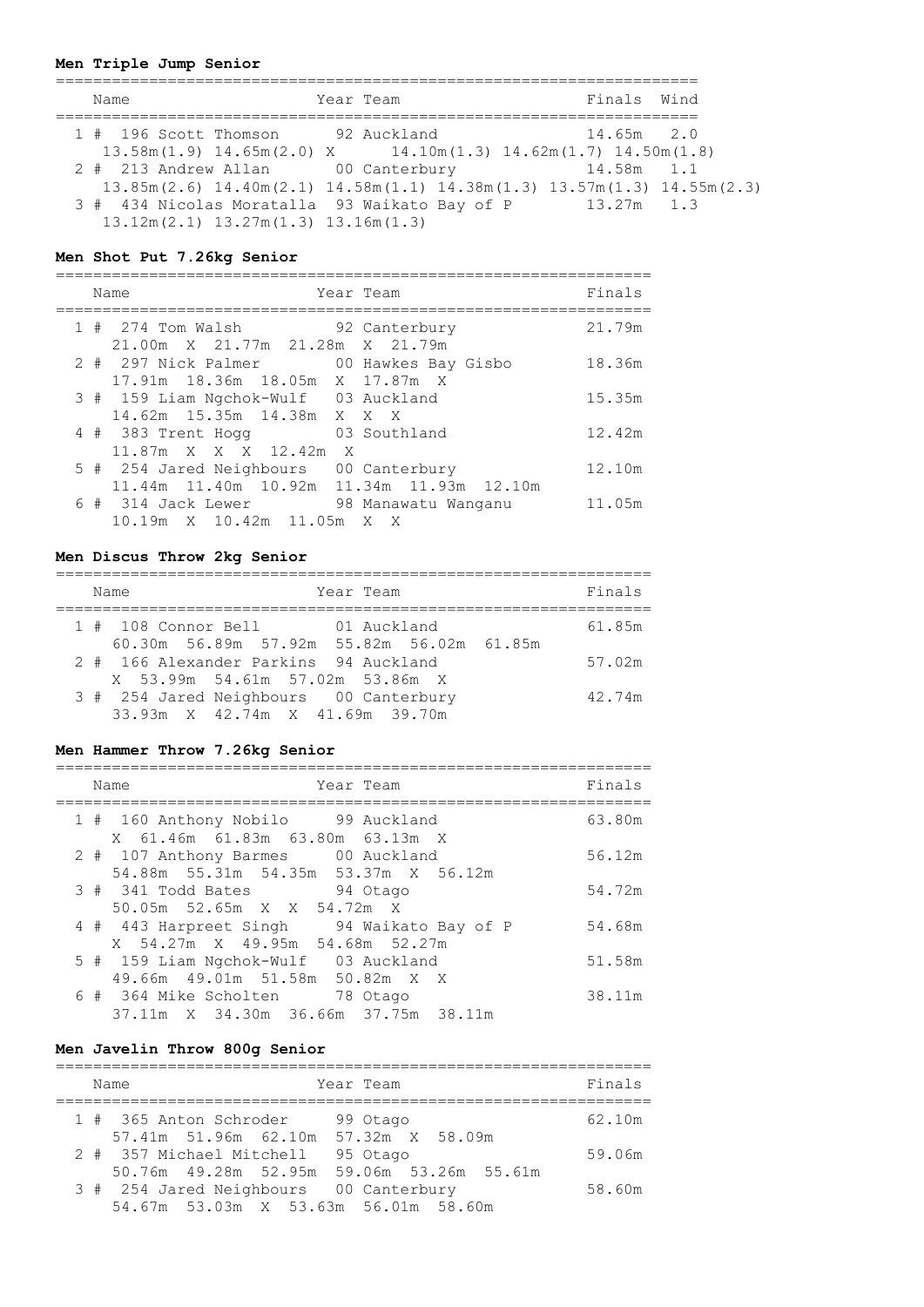|  |                                                | 4 # 370 Ethan Walker 02 Otago |  |  |  |  |        |
|--|------------------------------------------------|-------------------------------|--|--|--|--|--------|
|  | 50.15m 55.60m 52.67m 54.23m 54.22m 55.22m      |                               |  |  |  |  |        |
|  | 5 # 440 Campbell Robb 02 Waikato Bay of P      |                               |  |  |  |  | 50.12m |
|  | 47.84m  49.70m  48.50m  47.30m  49.43m  50.12m |                               |  |  |  |  |        |
|  | 6 # 398 Luke Hassan 01 Tasman                  |                               |  |  |  |  | 46.87m |
|  | 43.88m  46.87m  45.89m  44.65m  46.22m  43.56m |                               |  |  |  |  |        |

#### **Men 10000 Metre Race Walk Senior**

| Name               | Year Team     | Finals          |
|--------------------|---------------|-----------------|
|                    |               |                 |
| -- # 470 Sean Lake | 71 Wellington | TR 54.7.5<br>nг |

#### **Men 100 Metre Under 20**

| Name  |  |                       | Year Team           | Finals | Wind |
|-------|--|-----------------------|---------------------|--------|------|
|       |  | 1 # 194 Tommy Te Puni | 02 Auckland         | 10.70  | 3.1  |
| $2 +$ |  | 164 Dominic Overend   | 02 Auckland         | 10.82  | 3.1  |
| 3#    |  | 449 Ethan Wallace     | 02 Waikato Bay of P | 11.06  | 3.1  |
| 4#    |  | 480 Matthew Rodger    | 03 Wellington       | 11.16  | 3.1  |
| 5#    |  | 413 Max Brebner YC    | 03 Waikato Bay of P | 11.18  | 3.1  |
| 6#    |  | 197 Stephen Thorpe    | 02 Auckland         | 11.19  | 3.1  |
| 7#    |  | 167 Abhijeet Parmar   | 02 Auckland         | 11.31  | 3.1  |

# **Men 200 Metre Under 20**

|       |    | 8 Advance:<br>Name |  | Top 3 Each Heat plus Next 2 Best Times<br>Year Team | Prelims             | Wind H#          |       |                |
|-------|----|--------------------|--|-----------------------------------------------------|---------------------|------------------|-------|----------------|
| Heats |    |                    |  |                                                     |                     |                  |       |                |
|       |    | 1#                 |  | 194 Tommy Te Puni                                   | 02 Auckland         | $21.60Q$ $1.6$ 2 |       |                |
|       |    | $2 +$              |  | 164 Dominic Overend                                 | 02 Auckland         | 22.230 1.7 1     |       |                |
|       | 3# |                    |  | 275 John Wells                                      | 03 Canterbury       | 22.300           | 1.6   | $\overline{2}$ |
|       |    | 4#                 |  | 413 Max Brebner YC                                  | 03 Waikato Bay of P | 22.760           | 1.7 1 |                |
|       |    | 5#                 |  | 480 Matthew Rodger                                  | 03 Wellington       | 22.310 1.6       |       | - 2            |
|       |    | 6#                 |  | 459 Ethan Calder-Cass                               | 02 Wellington       | 23.150           | 1.7   |                |
|       |    | 7#                 |  | 449 Ethan Wallace                                   | 02 Waikato Bay of P | 22.58a           | 1.6   | $\overline{2}$ |
|       |    | 8#                 |  | 311 Flynn Johnston                                  | 03 Manawatu Wanganu | 23.32q           | 1.7   |                |
|       |    | 9#                 |  | 389 Kane de Vries                                   | 02 Taranaki         | 23.37            | 1.6   |                |

### **Men 200 Metre Under 20**

|        | Name  |  |                         |  | Year Team           | Finals | Wind |               |
|--------|-------|--|-------------------------|--|---------------------|--------|------|---------------|
| Finals |       |  |                         |  |                     |        |      |               |
|        |       |  | $1$ # 194 Tommy Te Puni |  | 02 Auckland         | 21.46  | 3.2  |               |
|        | $2 +$ |  | 164 Dominic Overend     |  | 02 Auckland         | 22.06  | 3.2  |               |
|        | 3#    |  | 275 John Wells          |  | 03 Canterbury       | 22.27  | 3.2  |               |
|        | 4#    |  | 480 Matthew Rodger      |  | 03 Wellington       | 22.38  | 3.2  |               |
|        | $5 +$ |  | 459 Ethan Calder-Cass   |  | 02 Wellington       | 22.42  | 3.2  |               |
|        | 6#    |  | 413 Max Brebner YC      |  | 03 Waikato Bay of P | 22.60  |      | 3.2 YC CR18.5 |
|        | 7#    |  | 449 Ethan Wallace       |  | 02 Waikato Bay of P | 22.65  | 3.2  |               |
|        | 8#    |  | 311 Flynn Johnston      |  | 03 Manawatu Wanganu | 23.46  | 3.2  |               |

#### **Men 400 Metre Under 20**

===================================================================

|       | Name | 8 Advance: |                         | Top 3 Each Heat plus Next 2 Best Times<br>Year Team | Prelims | H#  |
|-------|------|------------|-------------------------|-----------------------------------------------------|---------|-----|
| Heats |      |            |                         |                                                     |         |     |
|       |      |            | 1 # 298 Kairon Pimm     | 03 Hawkes Bay Gisbo                                 | 50.120  |     |
| 2     |      |            | # 459 Ethan Calder-Cass | 02 Wellington                                       | 51.840  | - 2 |
|       |      |            | $3#275$ John Wells      | 03 Canterbury                                       | 50.450  |     |
|       |      |            | 4 # 145 Flynn Marshall  | 03 Auckland                                         | 52.370  | - 2 |
|       |      |            | 5 # 153 Troy Middleton  | 03 Auckland                                         | 51.030  |     |
|       | 6#   |            | 322 Aden Porritt        | 03 Manawatu Wanganu                                 | 52.570  |     |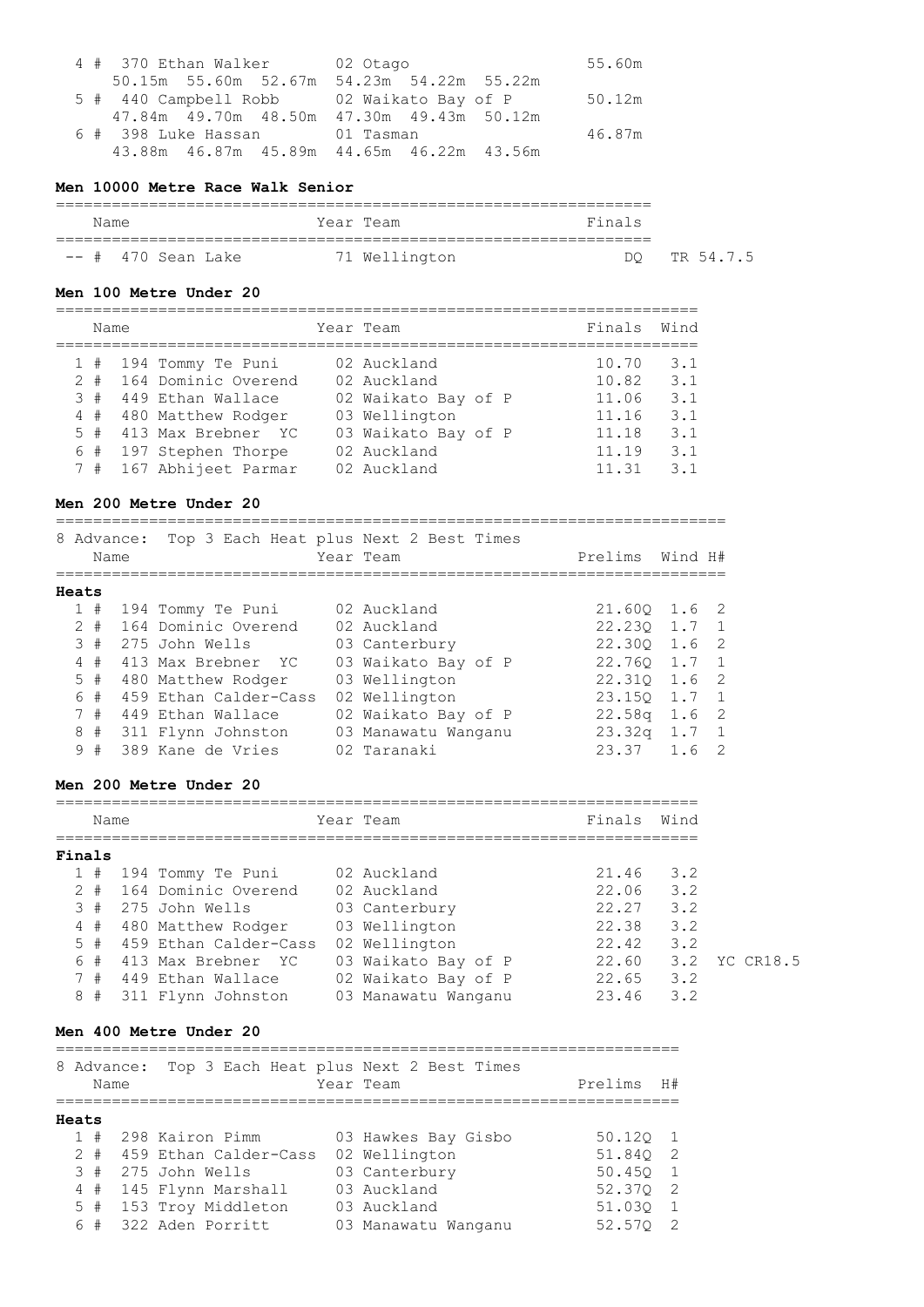|  | 7 # 123 Matthew Eady                  | 02 Auckland         | 51 <b>.</b> 49a 1 |  |
|--|---------------------------------------|---------------------|-------------------|--|
|  | 8 # 165 Kheal Muliaga Pad 02 Auckland |                     | 52 <b>.</b> 63a 2 |  |
|  | 9 # 288 Archie Hargrave               | 02 Hawkes Bay Gisbo | 53.15 2           |  |

### **Men 400 Metre Under 20**

|        | Name  |                       | Year Team           | Finals |
|--------|-------|-----------------------|---------------------|--------|
| Finals |       |                       |                     |        |
|        | #     | 298 Kairon Pimm       | 03 Hawkes Bay Gisbo | 49.59  |
|        | $2 +$ | 145 Flynn Marshall    | 03 Auckland         | 49.69  |
| 3      | #     | 275 John Wells        | 03 Canterbury       | 49.69  |
|        | 4#    | 153 Troy Middleton    | 03 Auckland         | 50.46  |
|        | $5 +$ | 459 Ethan Calder-Cass | 02 Wellington       | 51.61  |
|        | 6 #   | 123 Matthew Eady      | 02 Auckland         | 51.85  |
|        | 7#    | 165 Kheal Muliaga Pad | 02 Auckland         | 52.23  |
| 8      | #     | 322 Aden Porritt      | 03 Manawatu Wanganu | 53.08  |

## **Men 800 Metre Under 20**

================================================================

|        | Name  |                       | Year Team           | Finals  |
|--------|-------|-----------------------|---------------------|---------|
|        | 1#    | 130 James Harding     | 03 Auckland         | 1:51.63 |
|        | $2 +$ | 134 Luke Hitchcock    | 03 Auckland         | 1:53.09 |
|        | 3#    | 267 Ethan Smolej      | 03 Canterbury       | 1:55.29 |
|        | 4#    | 368 Jedidiah Thompson | 03 Otago            | 1:57.25 |
|        | $5$ # | 448 William Taylor    | 03 Waikato Bay of P | 1:58.95 |
|        | 6 #   | 477 Kosta Mills       | 03 Wellington       | 2:00.32 |
|        | 7#    | 457 Reuben Beard      | 03 Wellington       | 2:03.28 |
| $--$ # |       | 117 Logan Cowie       | 02 Auckland         | DNF     |

## **Men 1500 Metre Under 20**

|              | Name |                      | Year Team           | Finals  |
|--------------|------|----------------------|---------------------|---------|
| $\mathbf{1}$ | #    | 130 James Harding    | 03 Auckland         | 3:50.30 |
| 2            | #    | 454 Will Anthony     | 03 Wellington       | 3:51.01 |
| 3            | #    | 134 Luke Hitchcock   | 03 Auckland         | 3:51.01 |
| 4            | #    | 448 William Taylor   | 03 Waikato Bay of P | 3:59.85 |
| .5           | #    | 411 Ben Bidois       | 02 Waikato Bay of P | 4:02.36 |
| 6            | #    | 494 Mason Waterworth | 02 Wellington       | 4:03.99 |
| 7            | #    | 396 MacCallum Rowe   | 03 Taranaki         | 4:07.59 |
| 8            | #    | 228 Cameron Clark    | 02 Canterbury       | 4:09.11 |
| 9            | #    | 267 Ethan Smolej     | 03 Canterbury       | 4:09.42 |
| 10           | #    | 199 Jahko Tohaia     | 03 Auckland         | 4:12.65 |
|              | #    | 299 Cameron Potts    | 03 Hawkes Bay Gisbo | 4:25.89 |
| 12           | #    | 310 Ben Conder       | 02 Manawatu Wanganu | 4:33.59 |

# **Men 5000 Metre Under 20**

|                  | Name                           |                                                                                                                        | Year Team                                                                                                    | Finals                                                               |
|------------------|--------------------------------|------------------------------------------------------------------------------------------------------------------------|--------------------------------------------------------------------------------------------------------------|----------------------------------------------------------------------|
| $2^{\circ}$<br>6 | 1#<br>#<br>3#<br>4#<br>5#<br># | 454 Will Anthony<br>228 Cameron Clark<br>279 Max Yanzick<br>396 MacCallum Rowe<br>312 George Lambert<br>411 Ben Bidois | 03 Wellington<br>02 Canterbury<br>02 Canterbury<br>03 Taranaki<br>03 Manawatu Wanganu<br>02 Waikato Bay of P | 14:40.76<br>15:14.66<br>15:18.14<br>15:30.30<br>15:44.56<br>15:56.25 |
| 8                | 7#<br>#<br>#                   | 132 Sam Heyes<br>302 Richmond Walker<br>416 Andrew Carr                                                                | 02 Auckland<br>03 Hawkes Bay Gisbo<br>02 Waikato Bay of P                                                    | 16:32.29<br>17:29.36<br><b>DNF</b>                                   |

## **Men 110 Metre Hurdles .991 Under 20**

| Name |  |                                  | Year Team |  | Finals Wind |  |
|------|--|----------------------------------|-----------|--|-------------|--|
|      |  | 1 # 358 Cameron Moffitt 03 Otago |           |  | 15.50 1.9   |  |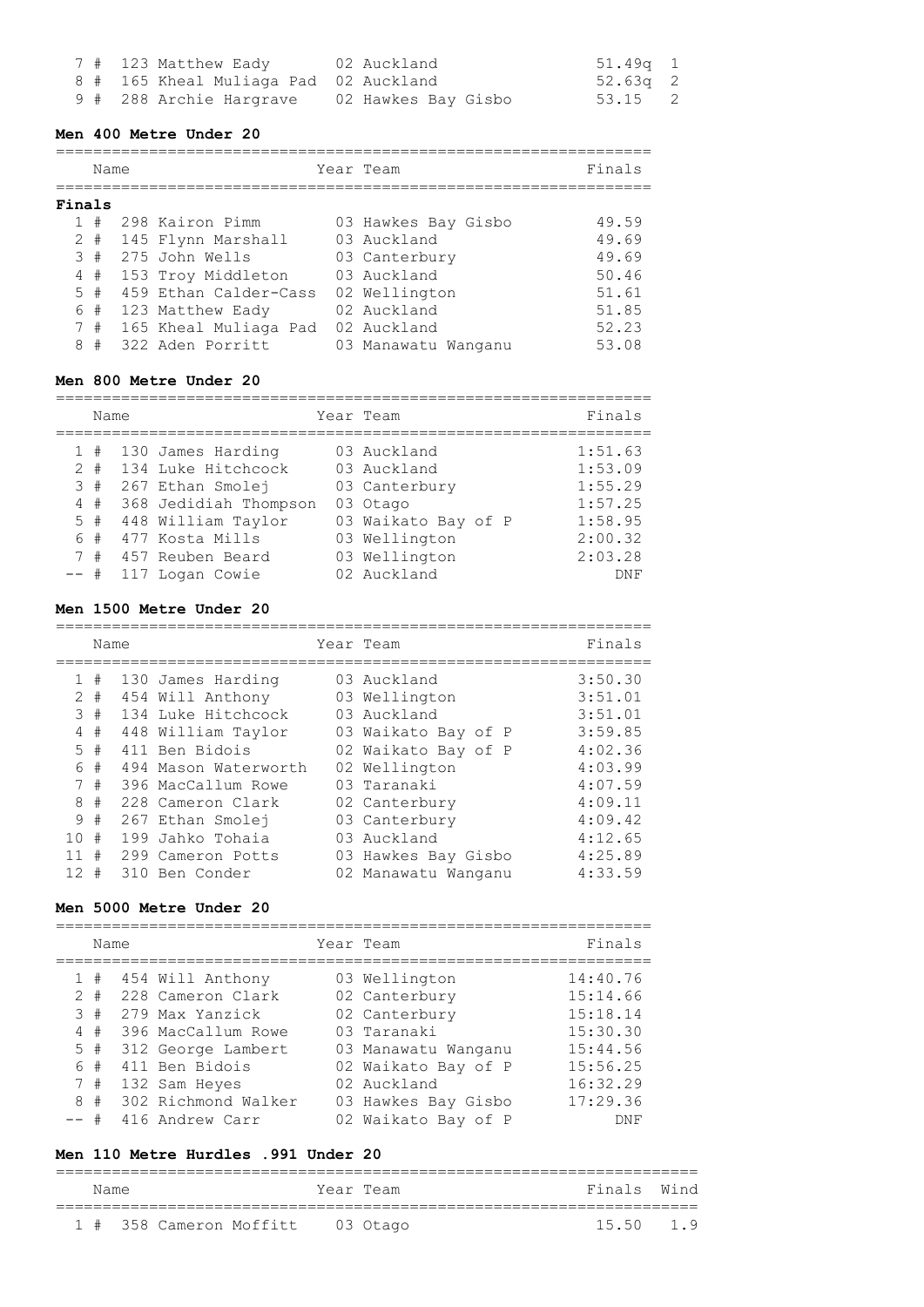|  | 2 # 172 Tremayne Redman-G 03 Auckland       | 15.78 1.9 |  |
|--|---------------------------------------------|-----------|--|
|  | 3 # 195 Max Teuruaa           02 Auckland   | 15.82 1.9 |  |
|  | 4 # 303 Joshua Woodhead 03 Hawkes Bay Gisbo | 16.58 1.9 |  |

## **Men 400 Metre Hurdles .914 Under 20**

| Name |                         | Year Team           | Finals |
|------|-------------------------|---------------------|--------|
|      | 1 # 358 Cameron Moffitt | 03 Otago            | 56 74  |
|      | 2 # 311 Flynn Johnston  | 03 Manawatu Wanganu | 58 93  |

# **Men 3000 Metre Steeplechase .914 Under 20**

| Name |                                                                     | Year Team |                                                             | Finals                          |
|------|---------------------------------------------------------------------|-----------|-------------------------------------------------------------|---------------------------------|
|      | 1 # 279 Max Yanzick<br>2 # 312 George Lambert<br>3 # 310 Ben Conder |           | 02 Canterbury<br>03 Manawatu Wanganu<br>02 Manawatu Wanganu | 9:53.01<br>10:09.38<br>11:13.83 |

# **Men 4x100 Metre Relay Under 20**

| Team |                |                           |  | Finals                     |  |
|------|----------------|---------------------------|--|----------------------------|--|
|      |                |                           |  |                            |  |
|      | 1 Auckland 'A' |                           |  | 43.78                      |  |
|      |                | 1) #153 Troy Middleton 03 |  | 2) #164 Dominic Overend 02 |  |
|      |                | 3) #197 Stephen Thorpe 02 |  | 4) #167 Abhijeet Parmar 02 |  |

# **Men 4x400 Metre Relay Under 20**

| Team                       | Finals                         |
|----------------------------|--------------------------------|
| 1 Auckland 'A'             | 3:34.06                        |
| 1) #145 Flynn Marshall 03  | 2) #165 Kheal Muliaga Paddy 02 |
| 3) #153 Troy Middleton 03  | 4) #194 Tommy Te Puni 02       |
| 2 Hawkes Bay Gisborne 'A'  | 3:59.29                        |
| 1) #288 Archie Hargrave 02 | 2) #299 Cameron Potts 03       |
| 3) #303 Joshua Woodhead 03 | 4) #302 Richmond Walker 03     |

## **Men High Jump Under 20**

| Name                                                                                                            | Year Team | Finals |
|-----------------------------------------------------------------------------------------------------------------|-----------|--------|
| 1 # 206 Jayden Williamson 03 Auckland<br>1.93 1.97 2.01 2.05<br>O XO<br>O XXX                                   |           | 2.01m  |
| 2 # 382 Quinn Hartley 04 Southland<br>1.88 1.97 2.01 2.05<br>O XO XXX<br>$\circ$                                |           | J2.01m |
| 3 # 363 Jackson Rogers 02 Otago<br>1.73 1.78 1.83 1.88 1.93 1.97<br>O XO<br>O XXX<br>$\Omega$<br>$\overline{O}$ |           | 1.93m  |
| 4 # 405 Adam Stack 03 Tasman<br>1.73 1.78 1.83 1.88 1.93 1.97<br>O O O XXO<br>$\Omega$                          | XXX X     | J1.93m |
| 4 # 172 Tremayne Redman-G 03 Auckland<br>1.78 1.83 1.88 1.93 1.97<br>O XXO<br>XXX<br>$\bigcirc$<br>$\Omega$     |           | J1.93m |
| 6 # 437 Jaundre Pienaar 03 Waikato Bay of P<br>1.78 1.83 1.88<br>$\circ$<br>XXX<br>∩                            |           | 1.83m  |

### **Men Pole Vault Under 20**

| Name                  | Year Team                                    | Finals |
|-----------------------|----------------------------------------------|--------|
| $1$ # 224 Joshua Bull | 02 Canterbury                                | 4.32m  |
|                       | 3.08.3.28.3.48.3.68.3.88.4.03.4.18.4.32.4.40 |        |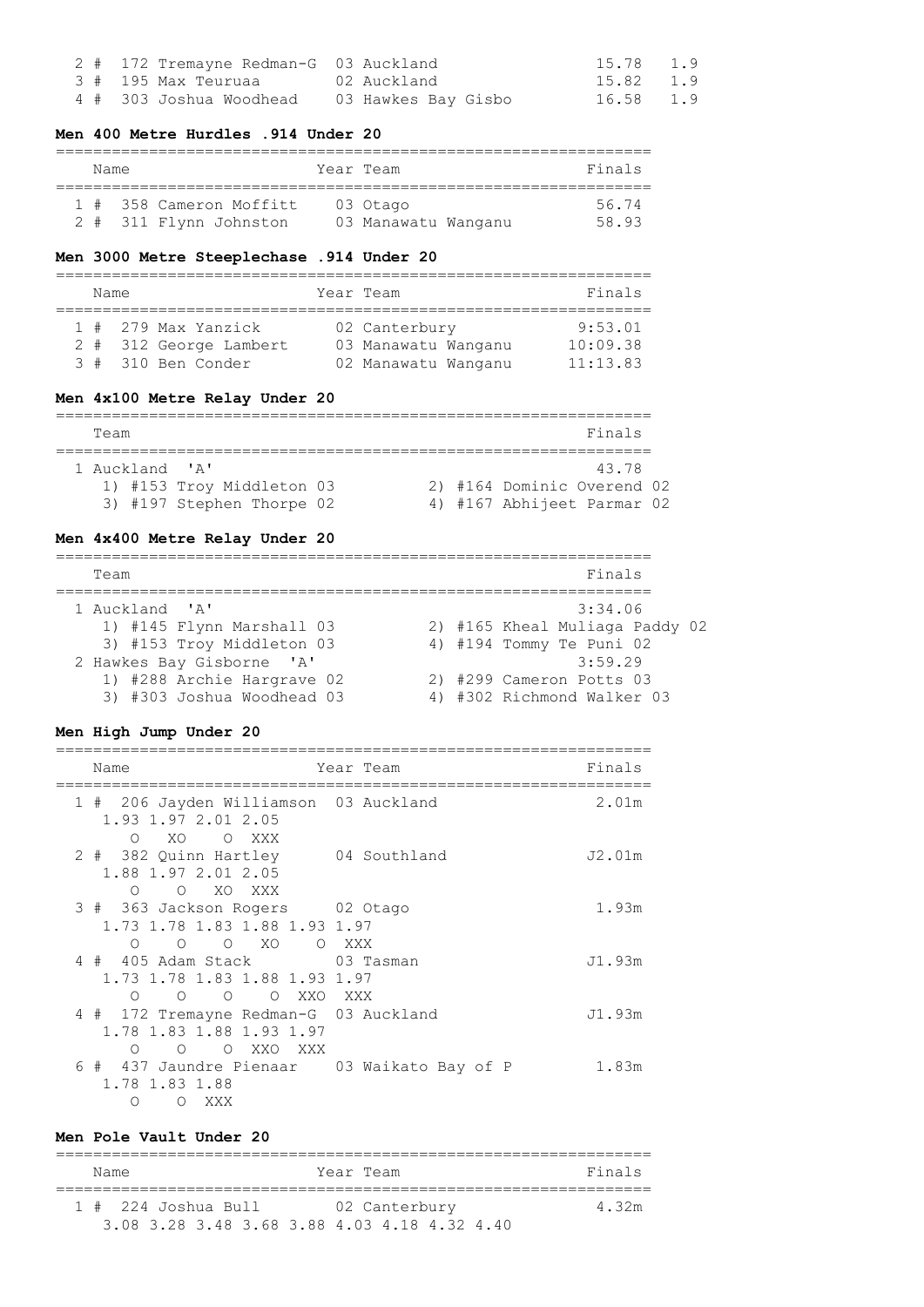|                                              | 0 0 XO 0 XXX |       |
|----------------------------------------------|--------------|-------|
| 2 # 226 Charlie Cameron 03 Canterbury        |              | 4.03m |
| 3.08 3.28 3.48 3.68 3.88 4.03 4.18           |              |       |
|                                              | XXX          |       |
| 3 # 203 Ruben Vogel 64 Auckland              |              | 3.88m |
| 3.08 3.28 3.48 3.68 3.88 4.03                |              |       |
|                                              | XXX          |       |
| -- # 303 Joshua Woodhead 03 Hawkes Bay Gisbo |              | NH    |
| 3.08 3.28 3.48 3.68                          |              |       |
| .__ ___                                      |              |       |

# **Men Long Jump Under 20**

| Name                                                                                                          | Year Team | Finals Wind   |  |
|---------------------------------------------------------------------------------------------------------------|-----------|---------------|--|
| 1 # 382 Quinn Hartley 04 Southland                                                                            |           | 6.74m 1.9     |  |
| $6.52m(-0.9)$ $6.24m(-0.2)$ $6.64m(-0.0)$ - $6.74m(1.9)$ X                                                    |           |               |  |
| 2 # 456 Mathew Bealing 03 Wellington 6.58m 0.8                                                                |           |               |  |
| $4.28m(-0.5)$ $X(-0.3)$ 6.14m $(-0.5)$ $X(1.1)$ 5.99m $(1.4)$ 6.58m $(0.8)$                                   |           |               |  |
| 3 # 358 Cameron Moffitt 03 Otago                                                                              |           | $6.45m$ $4.6$ |  |
| $6.02$ m(-0.7) $6.06$ m(-0.3) $6.07$ m(-0.0) $6.31$ m(1.4) $6.45$ m(4.6) $6.41$ m(-0.4)                       |           |               |  |
| 4 # 405 Adam Stack 03 Tasman 6.43m 1.3                                                                        |           |               |  |
| $5.67$ m $(-0.1)$ $5.79$ m $(-0.6)$ $5.98$ m $(-0.8)$ $6.02$ m $(-0.0)$ $6.22$ m $(1.7)$ $6.43$ m $(1.3)$     |           |               |  |
| 5 # 197 Stephen Thorpe 02 Auckland 6.42m 0.8                                                                  |           |               |  |
| $4.86m(0.4)$ 3.85m(-0.8) $X(-0.2)$ 6.12m(-0.3) 6.42m(0.8) 4.84m(0.1)                                          |           |               |  |
| 6 # 167 Abhijeet Parmar 02 Auckland 6.35m 0.7                                                                 |           |               |  |
| $5.69$ m( $-0.0$ ) $6.21$ m( $-0.8$ ) $6.04$ m( $0.2$ ) $6.35$ m( $0.7$ ) $6.22$ m( $0.5$ ) $6.09$ m( $1.3$ ) |           |               |  |
| 7 # 303 Joshua Woodhead 03 Hawkes Bay Gisbo 6.26m 2.2                                                         |           |               |  |
| $6.06m(-0.5)$ $6.04m(-0.7)$ $-(-0.0)$ $6.10m(1.8)$ $6.26m(2.2)$ $6.25m(1.8)$                                  |           |               |  |
| 8 # 459 Ethan Calder-Cass 02 Wellington                                                                       |           | $5.65m - 1.6$ |  |
| $5.65m(-1.6)$ $5.33m(-0.9)$ $5.41m(-0.3)$                                                                     |           |               |  |

# **Men Triple Jump Under 20**

| Name                                                                                                        | Year Team     | Finals Wind                    |  |
|-------------------------------------------------------------------------------------------------------------|---------------|--------------------------------|--|
| 1 # 469 Jamie Kearns                                                                                        | 04 Wellington | $13.53m$ $3.4$                 |  |
| $12.83m(3.7)$ $12.64m(1.7)$ $13.03m(3.6)$ ND (NWI) $11.09m(3.0)$ $13.53m(3.4)$                              |               |                                |  |
| 2 # 389 Kane de Vries                                                                                       | 02 Taranaki   | $13.18m$ 2.6                   |  |
| $12.07m(1.6)$ $11.43m(2.4)$ $12.64m(3.3)$ $12.82m(3.5)$ $12.63m(2.2)$ $13.18m(2.6)$                         |               |                                |  |
| 3 # 431 Liam Mckee                                                                                          |               | 03 Waikato Bay of P 12.58m 2.3 |  |
| $12.58$ m $(2.3)$ $12.55$ m $(4.7)$ $12.38$ m $(3.1)$ $12.22$ m $(2.2)$ $12.35$ m $(3.7)$ $12.49$ m $(2.5)$ |               |                                |  |

# **Men Shot Put 6kg Under 20**

|  | Name<br>Year Team                                                         | Finals |
|--|---------------------------------------------------------------------------|--------|
|  | 1 # 159 Liam Ngchok-Wulf 03 Auckland<br>15.76m X 15.97m X 14.91m X        | 15.97m |
|  | 2 # 181 Blessing Sefo 05 Auckland<br>13.79m 14.90m 14.57m 14.33m 13.93m X | 14.90m |
|  | 3 # 295 Hanno Nel 04 Hawkes Bay Gisbo                                     | 13.71m |
|  | X X 12.94m 13.02m 13.71m X                                                |        |
|  | 4 # 465 Caedman Hawkins 03 Wellington                                     | 12.90m |
|  | 12.13m X X X 11.86m 12.90m                                                |        |
|  | 5 # 383 Trent Hogg 03 Southland                                           | 12.87m |
|  | X 12.17m X 12.87m 11.88m X                                                |        |
|  | 6 # 358 Cameron Moffitt 03 Otago                                          | 12.76m |
|  | X 12.12m 12.09m 12.76m 12.67m X                                           |        |
|  | 7 # 453 Max Abbot 03 Wellington                                           | 12.56m |
|  | 11.74m 12.56m X X X 12.35m                                                |        |
|  | 8 # 251 Quinn Motley 03 Canterbury                                        | 12.01m |
|  | 11.39m  11.62m  12.01m  X  11.80m  11.70m                                 |        |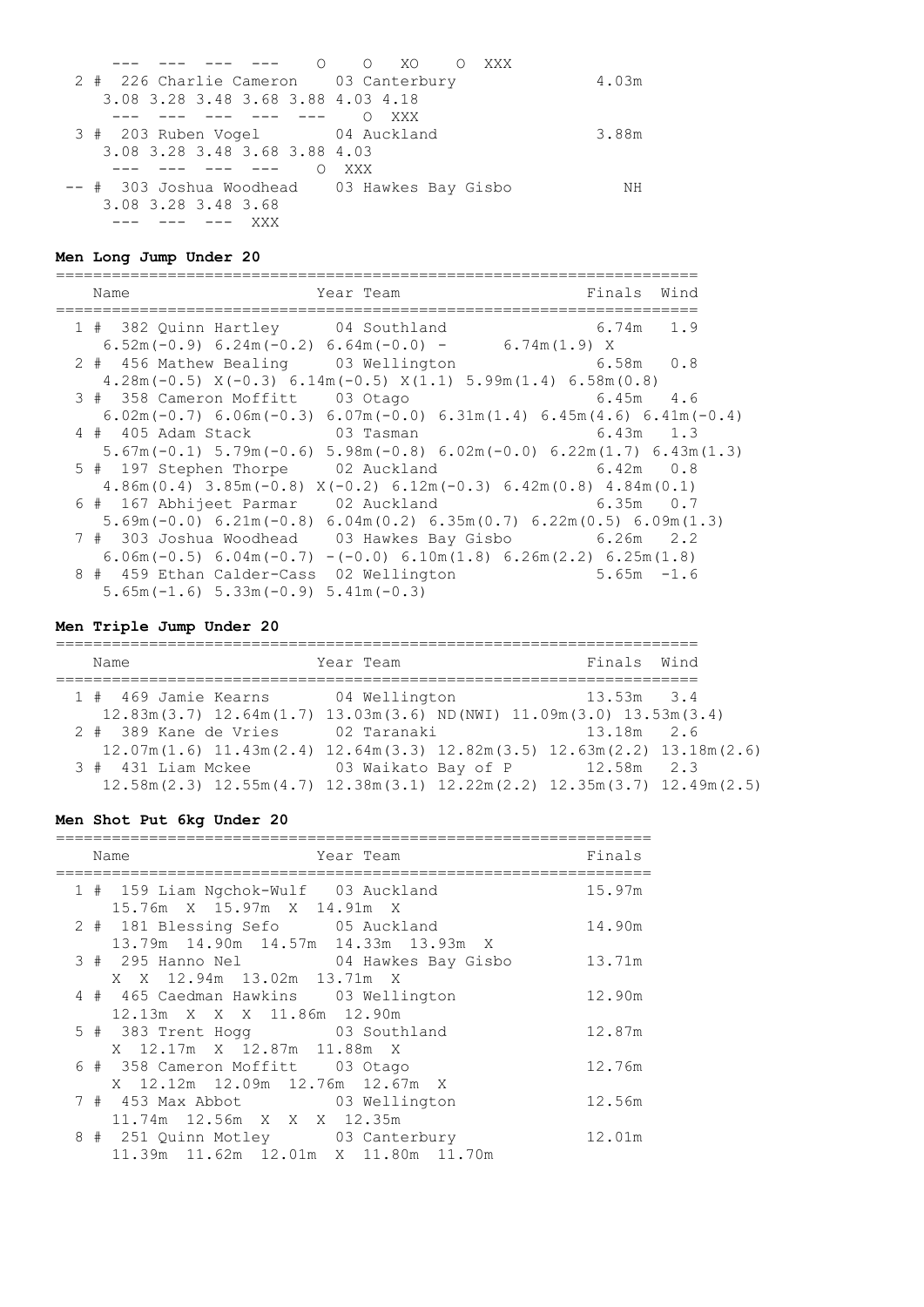## **Men Discus Throw 1.75kg Under 20**

|  | Name                                                                     | Year Team                      | Finals |
|--|--------------------------------------------------------------------------|--------------------------------|--------|
|  | $1$ # $453$ Max Abbot<br>42.85m  45.20m  47.79m  46.56m  46.62m  49.32m  | 03 Wellington                  | 49.32m |
|  | 2 # 181 Blessing Sefo<br>41.36m  42.74m  43.16m                          | 05 Auckland<br>X 45.53m 48.01m | 48.01m |
|  | 3 # 251 Ouinn Motley<br>39.82m 42.70m 41.47m 40.67m 41.09m 41.49m        | 03 Canterbury                  | 42.70m |
|  | 4 # 465 Caedman Hawkins 03 Wellington<br>37.87m 37.73m X 40.41m 42.61m X |                                | 42.61m |
|  | 5 # 383 Trent Hogg 63 Southland<br>X 39.58m 38.37m 40.36m X X            |                                | 40.36m |
|  | 6 # 224 Joshua Bull 02 Canterbury<br>38.55m X X X X X                    |                                | 38.55m |

## **Men Hammer Throw 6kg Under 20**

| Year Team<br>Name                                                            | Finals |
|------------------------------------------------------------------------------|--------|
| 1 # 159 Liam Ngchok-Wulf 03 Auckland<br>50.75m 55.38m X 52.22m 52.80m 51.24m | 55.38m |
| 2 # 295 Hanno Nel 04 Hawkes Bay Gisbo<br>46.72m X X 47.49m 48.05m 50.24m     | 50.24m |
| 3 # 453 Max Abbot 63 Wellington<br>48.02m  48.25m  47.23m  49.82m  47.32m  X | 49.82m |
| 4 # 483 Kaleb Sola<br>03 Wellington<br>X 44.89m 45.08m X 45.19m 46.71m       | 46.71m |

### **Men Javelin Throw 800g Under 20**

|  | Name                                                                                     | Year Team | Finals |
|--|------------------------------------------------------------------------------------------|-----------|--------|
|  | 1 # 370 Ethan Walker 02 Otago                                                            |           | 58.12m |
|  | $57.42m$ $58.12m$ - $57.86m$ - -<br>2 # 412 Bradley Bidois 05 Waikato Bay of P           |           | 52.34m |
|  | 52.34m 49.59m X 50.02m 49.50m 46.54m<br>3 # 440 Campbell Robb 02 Waikato Bay of P 50.64m |           |        |
|  | 45.04m 48.53m 47.25m 45.14m 45.78m 50.64m<br>4 # 195 Max Teuruaa 62 Auckland             |           | 49.81m |
|  | 37.67m 42.44m 41.12m 43.49m 40.32m 49.81m<br>5 # 388 Niall Clancy 03 Taranaki            |           | 46.51m |
|  | $44.10m$ $44.83m$ $45.84m$ $42.69m$ - $46.51m$<br>6 # 483 Kaleb Sola 63 Wellington       |           | 44.42m |
|  | X 43.70m 43.37m 37.03m 42.91m 44.42m<br>7 # 482 Jonathan Sceats 03 Wellington            |           | 41.72m |
|  | 41.72m  40.13m  38.44m  38.48m  X  39.67m<br>8 # 455 Tama Bartlett 02 Wellington         |           | 37.56m |
|  | 37.07m 32.33m 37.56m 35.74m X X<br>9 # 251 Quinn Motley 03 Canterbury                    |           | 35.96m |
|  | 35.96m 34.19m 35.09m                                                                     |           |        |

### **Men 3000 Metre Race Walk Under 20**

| Name |                        | Year Team     | Finals   |
|------|------------------------|---------------|----------|
|      | 1 # 463 Daniel Du Toit | 03 Wellington | 13:31.89 |
|      | $2$ # 230 Jonah Cropp  | 05 Canterbury | 13:47.64 |

## **Men 10000 Metre Race Walk Under 20**

# ================================================================ Name **South State Team** Team Team Team Pinals ================================================================ 1 # 321 Lucas Martin 04 Manawatu Wanganu 49:41.14 -- # 463 Daniel Du Toit 03 Wellington Communication DQ Rule TR 54.7.5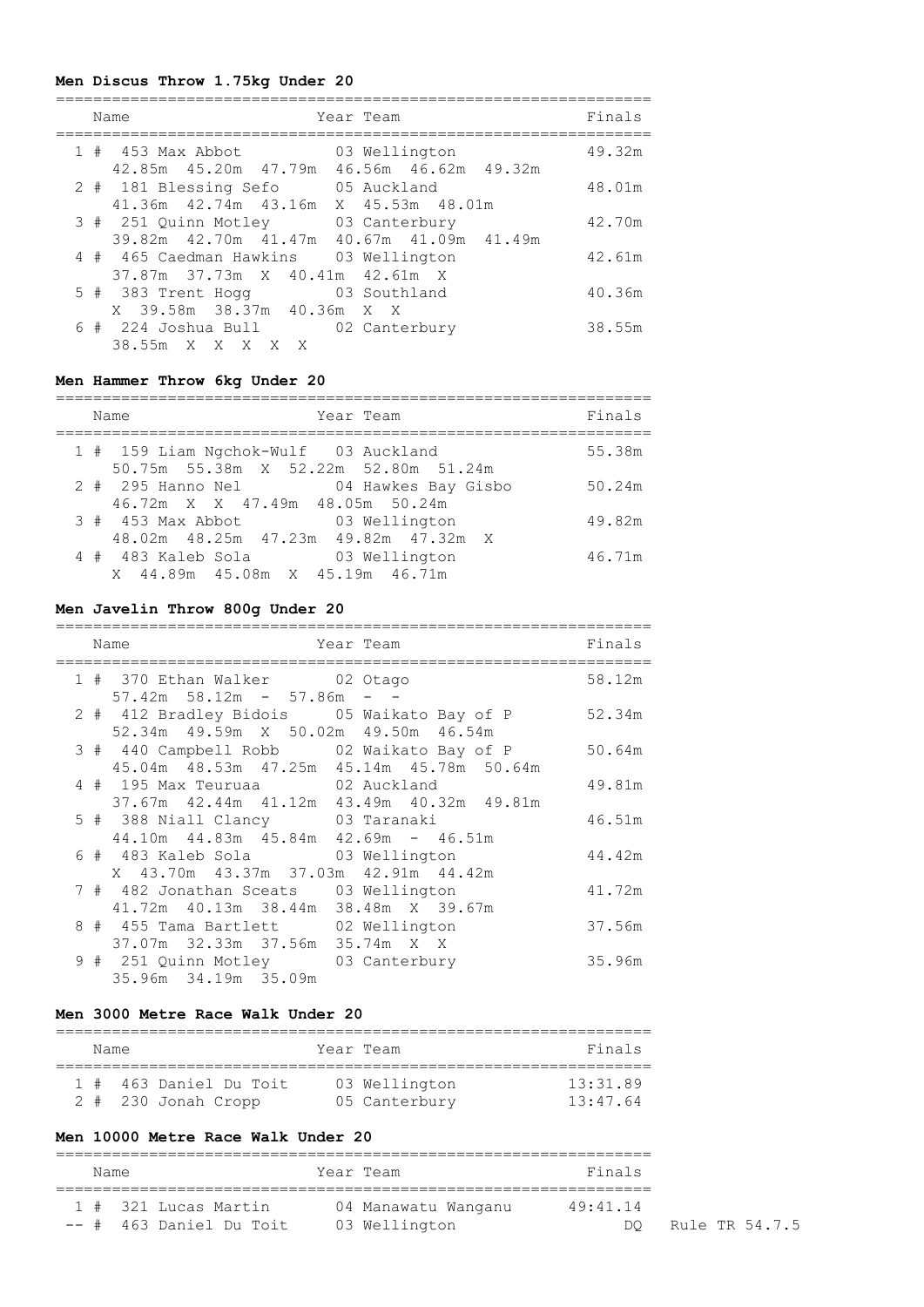#### **Men 100 Metre Wheelchair ParaSenior**

| Name |  |  | Year Team                            | Finals Wind       |  |
|------|--|--|--------------------------------------|-------------------|--|
|      |  |  | 4 # 156 %Jaden Movold 54 04 Auckland | J18.84 3.4 72.35% |  |

#### **Men 100 Metre ParaSenior**

| Name |  |  |                                       | Year Team | Finals Wind                         |  |
|------|--|--|---------------------------------------|-----------|-------------------------------------|--|
|      |  |  | 1 # 185 %Joe Smith 37 F00 97 Auckland |           | $J12.13$ $2.8$ $94.15$ <sup>2</sup> |  |
|      |  |  | 2 # 402 %Nikau Peipi 46 F 04 Tasman   |           | $J12.10$ $2.8$ $86.12$              |  |
|      |  |  | 3 # 162 %Zachary Orbell 04 Auckland   |           | $J15.01$ $2.8$ $78.41\%$            |  |

## **Men 200 Metre ParaSenior**

|  | Name |                                                                                | Year Team | Finals Wind                                   |  |
|--|------|--------------------------------------------------------------------------------|-----------|-----------------------------------------------|--|
|  |      | 1 # 139 %Mitch Joynt 64 F 95 Auckland<br>2 # 185 %Joe Smith 37 F00 97 Auckland |           | J23.87 2.4 89.11%<br>$J25.52 \t 2.4 \t 88.52$ |  |
|  |      | 3 # 162 %Zachary Orbell 04 Auckland                                            |           | J32.38 2.4 71.16%                             |  |

### **Men 200 Metre Wheelchair ParaSenior**

| Name |  |  | Year Team                            | Finals Wind       |  |
|------|--|--|--------------------------------------|-------------------|--|
|      |  |  | 4 # 156 %Jaden Movold 54 04 Auckland | J36.88 2.2 65.56% |  |

### **Men 400 Metre Wheelchair ParaSenior**

| Name |  |  |  |  |  | Year Team                            | Finals          |  |  |  |  |
|------|--|--|--|--|--|--------------------------------------|-----------------|--|--|--|--|
|      |  |  |  |  |  | 5 # 156 %Jaden Movold 54 04 Auckland | J1:16.99 56.45% |  |  |  |  |

#### **Men 400 Metre ParaSenior**

| Name |                                              | Year Team | Finals            |        |
|------|----------------------------------------------|-----------|-------------------|--------|
|      |                                              |           |                   |        |
|      | 1 # 269 %William Stedman 99 Canterbury       |           | J53.94            | 95.87% |
|      | 2 # 139 %Mitch Joynt 64 F 95 Auckland        |           | J55.00            | 90.29% |
|      | 3 # 289 %Guy Harrison 35 01 Hawkes Bay Gisbo |           | J1:10.05          | 80.81% |
|      | 4 # 491 %Joshua Taylor 2 01 Wellington       |           | $J1:01.45$ 76.26% |        |

### **Men 800 Metre Wheelchair ParaSenior**

| Name |  |  |  |  |  | Year Team                            | Finals          |  |  |  |
|------|--|--|--|--|--|--------------------------------------|-----------------|--|--|--|
|      |  |  |  |  |  | 3 # 156 %Jaden Movold 54 04 Auckland | J2:27.02 62.92% |  |  |  |

## **Men 800 Metre ParaSenior**

| Name |  |  | Year Team                                    | Finals            |  |
|------|--|--|----------------------------------------------|-------------------|--|
|      |  |  |                                              |                   |  |
|      |  |  | 1 # 289 %Guy Harrison 35 01 Hawkes Bay Gisbo | $J2:43.58$ 91.37% |  |
|      |  |  | 2 # 250 %Jasper Moss 38 04 Canterbury        | $J2:36.07$ 75.47% |  |

### **Men 1500 Metre Wheelchair ParaSenior**

| Name |  |  | Year Team                            | Finals          |  |
|------|--|--|--------------------------------------|-----------------|--|
|      |  |  |                                      |                 |  |
|      |  |  | 3 # 156 %Jaden Movold 54 04 Auckland | J4:49.49 59.36% |  |

### **Men 1500 Metre ParaSenior**

|                                    |           |  | $-$<br>______          |  |  |  |  |  |
|------------------------------------|-----------|--|------------------------|--|--|--|--|--|
| Name                               | Year Team |  | Fina<br>$\overline{ }$ |  |  |  |  |  |
| __<br>________________<br>__<br>__ |           |  |                        |  |  |  |  |  |